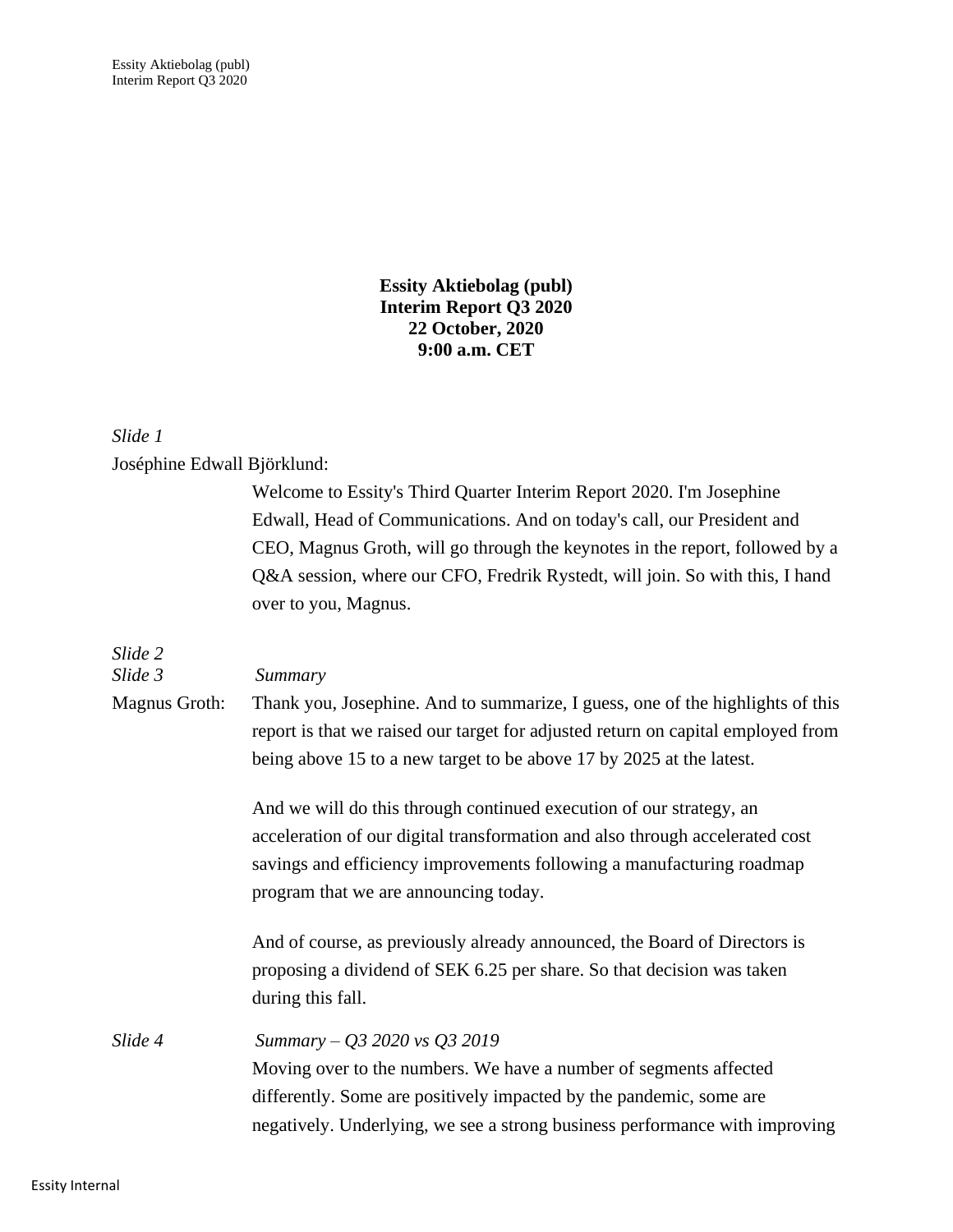| market shares in most of our markets and category combinations, combined |  |
|--------------------------------------------------------------------------|--|
| with high cost efficiency and savings.                                   |  |

Combined, this resulted in organic net sales 5.1% lower than the same quarter last year, but sequentially, a big improvement as the impact of the pandemic has gradually eased in the third quarter compared to the second quarter.

Adjusted EBITA was down 1%. But in this, we see a big negative currency translation effect due to the strengthening of the Swedish krona. And adjusted for that, adjusted EBITA would actually be up by 7%.

Adjusted EBITA margin improved to 14.4%, as we see one of the highest margins we have had over the last number of years. Operating cash flow was lower than third quarter last year. These are temporary impacts on working capital that we believe will gradually adjust going forward. And adjusted return on capital employed close to the old target at 14.7%.

*Slide 5 Net Sales – Q3 2020 vs Q3 2019* The net sales bridge, organic net sales was negative 5.1%, with negative volumes in Professional Hygiene and Personal Care and positive volumes in Consumer Tissue.

> Price and mix equaled out to 0. We had positive mix everywhere in all our three segments and positive price also in Professional Hygiene and Personal Care, while it was negative in Consumer Tissue.

*Slide 6 Adjusted EBITA Margin – Q3 2020 vs Q3 2019* Moving over then to the adjusted EBITA margin bridge. We see a significant improvement in gross profit margin of 240 basis points. Of course, this is helped by lower raw material costs, but also important COGS savings that we're very happy about since we have, as you know, lower utilization in many of our production units.

> And still, we were able to achieve SEK 235m in the third quarter, adding up to SEK 622m for the first nine months of this year. And these benefits were then partly offset by lower fixed cost coverage in our supply chain.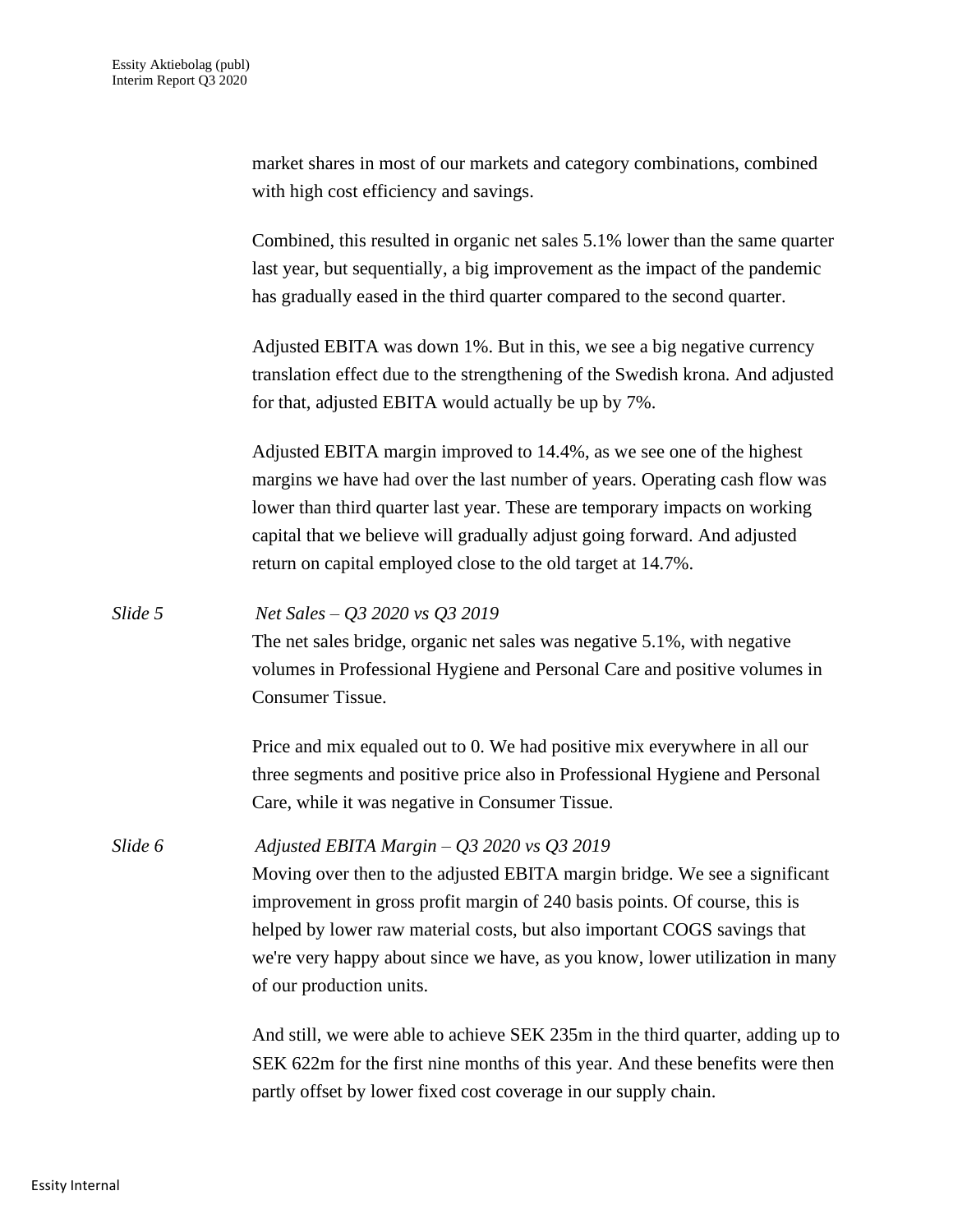A&P, slightly higher, both in absolute terms and as a percent of sales. We have a lot of good innovation that we're supporting with advertising and promotion. While SG&A was lower on an absolute level, but due to the lower sales, higher as a percentage of sales, but still shows that the very strict cost management that we are implementing everywhere also applies to SG&A.

*Slide 7 Positive Long-term Development* And we do see a positive long-term development. And I mentioned that sequentially, we saw a big improvement in the third quarter compared to the second quarter. Medical, for instance, improved by 27% in the third quarter compared to the second quarter. Professional Hygiene, 18%, and Baby Care, 14%.

> And this shows then an improvement in sales, even though it's negative, it's a move in the right direction, and we are able to retain EBITA margins on and also absolute EBITA on historically high levels. So we're seeing a gradual improvement here going forward.

*Slide 8 Target Raised for Adjusted ROCE* And this is, of course, one of the important reasons why we have decided to raise our adjusted return on capital employed target, one of our most important financial targets to above 17% by 2025.

> And the previous target was to be above 15%, which seemed like a big challenge when we set that target at the time of the split 3.5 years ago. But we have concluded that over the last 12 rolling months we have been well above 15%, and that's a very strong foundation for setting a new target. And we will talk about all of this.

But basically, we see that we have a higher structural profitability level in Consumer Tissue. That's a good foundation for setting this higher target. Professional Hygiene will, of course, gradually recover as the impacts of the pandemic eases, and we see also improvement potential in Personal Care going forward.

And in addition, the benefits from the digital transformation program and the manufacturing roadmap. With all of this combined, we feel comfortable that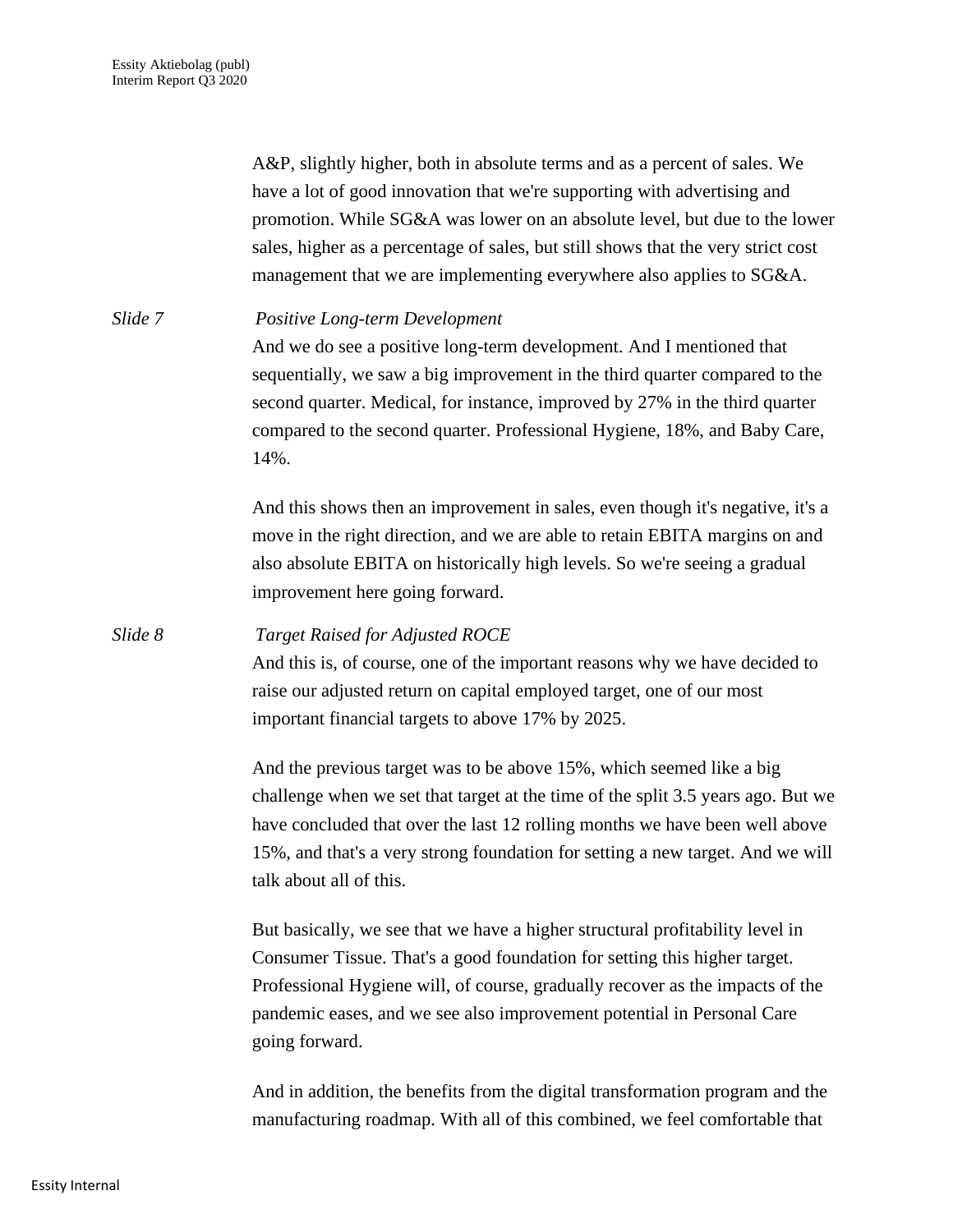we will be able to move towards the new higher target of above 17%. And the other financial targets remain unchanged, where an important other target is to grow sales above 3% per year.

*Slide 9 Accelerating Our Digital Transformation*

So accelerating our digital transformation. Focus here is on enhancing customer and consumer value. What we see here is a big opportunity. We have invested significantly in our digital transformation over the last years, especially in e-commerce, in areas like procurement, in logistics, distribution and other areas. But we now see that we need to take the next step. We need to make bigger investments here in our digital platform.

And with this, we expect to achieve automation in many parts of the value chain, simplification, economies of scale, that we will have access to higherquality data in real time, which gives us greater visibility and predictability to take the right decisions.

And also eventually, over time, and we're already implementing this in many areas, advanced analytics to improve everything from forecasting to planning to, as a follow-up of course or a consequence of that, higher service level and better customer service.

We will invest SEK 2.6bn, of which costs during 2020 to 2024 over the next five years, but already started this year. And we will have a capital expenditure of SEK 1.2bn. We expect to start seeing positive impact from this investment in 2022. And in the short term, we will work to offset the costs by savings in other areas. So a very important priority for us going forward.

*Slide 10 Manufacturing Roadmap Program* The manufacturing roadmap program, many of you remember the tissue roadmap that we initiated six years ago and that has significantly improved our tissue footprint, but also the efficiency in the individual mills.

> And now we're taking the next step, including also our Personal Care plants and our medical plants and logistics and distribution. We aim to optimize and streamline all of our 60 wholly-owned facilities with the aim of achieving world-class cost efficiency, world-class quality and world-class service levels.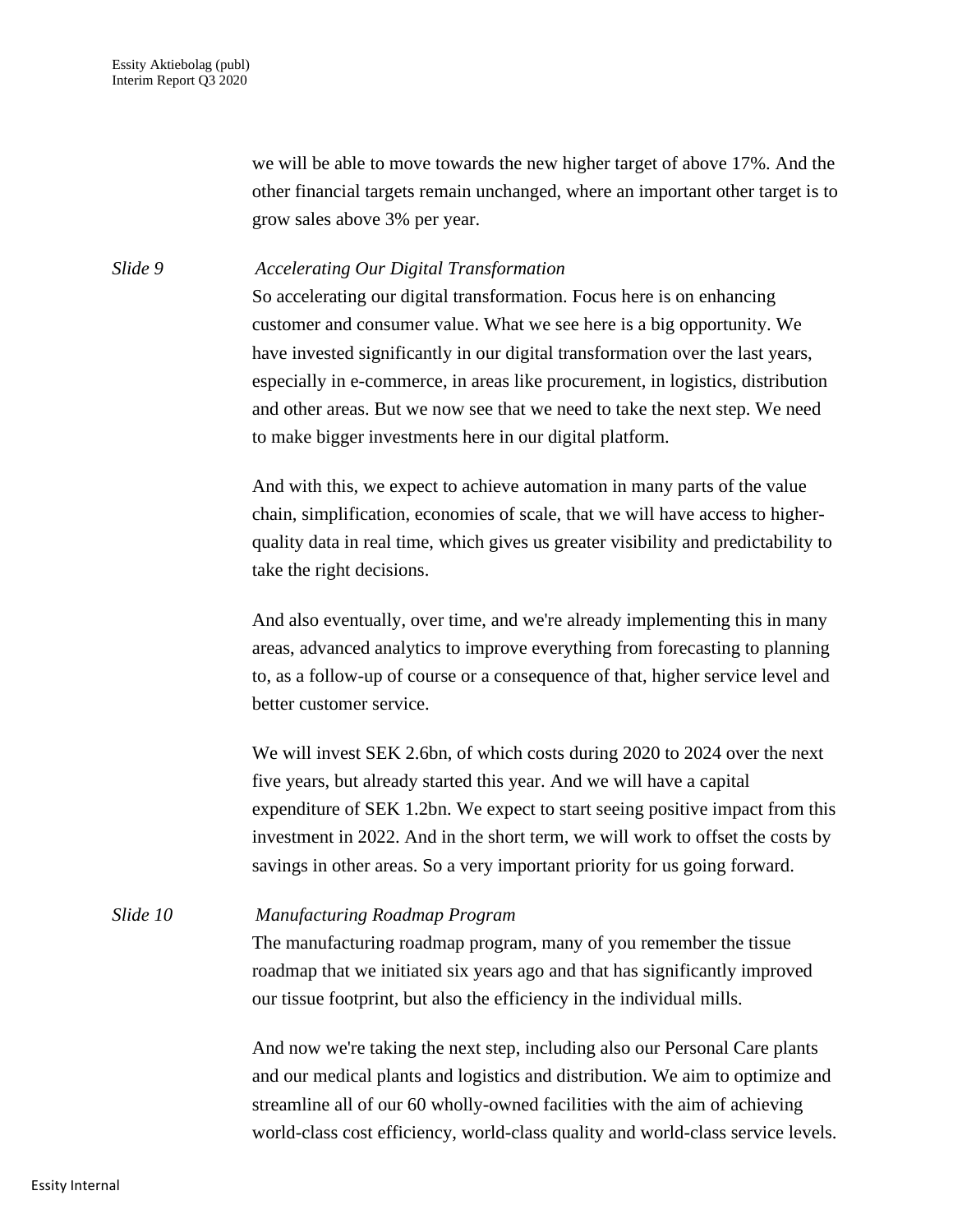And in many areas, we're already world-class. But of course, this is a moving target, and we see many areas for improvement here. And we believe that doing this will also contribute to our science-based target initiative to reduce carbon emissions.

| Slide 11 | <i>Innovations – Launched in <math>Q3</math></i>                           |
|----------|----------------------------------------------------------------------------|
|          | We always talk about innovations, and this is a quarter with a very high   |
|          | amount of product launches based on innovation and work done over the last |
|          | couple of years. And I will dig into a few of the examples here.           |
|          |                                                                            |

*Slide 12 Washable Absorbent Underwear – Feminine Care* Also on the cover of our Q3 report is the washable absorbent underwear that we're launching and have already launched in Latin America. This is very exciting. It is a product that has the same performance as a liner.

> But since it is then washable and reusable, the environmental performance is great, up to 77% lower environmental footprint than a liner and of course, a much lower usage of products. And we will launch this also in Europe beginning of next year in most of our key markets.

### *Slide 13 Face Masks – New Product Offering*

Face masks, this is a new product offering as a consequence of the pandemic, something we had not contemplated nine months ago. So it's one of the fastest product development programs that we've done.

We see that there are many face masks around in most markets, but there is definitely a need, both from consumers and from customers/retailer's for highquality face masks supported by trusted brands and also to create order in this new category that is quite confused in many countries at this time.

So we believe that this is an opportunity where we can build on our strong distribution, our strong retailer and customer partnerships and on our trusted brands.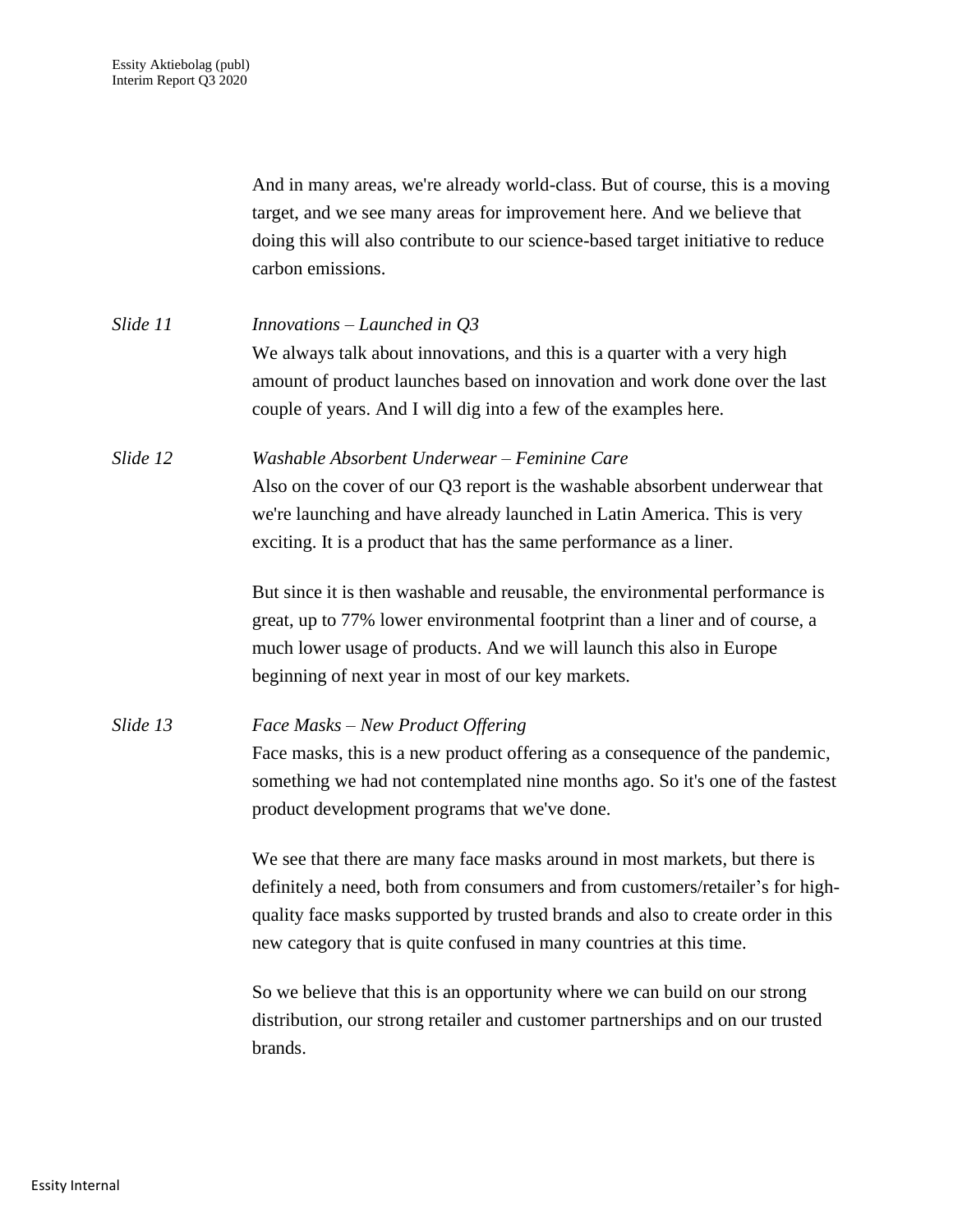# *Slide 14 TENA SmartCare – Digital Solutions Improving and Facilitating For Users, Relatives and Caregivers*

And an innovation that we've been working with for a long time and that I'm really excited about - TENA SmartCare. And we have been providing sensors in incontinence care products for a number of years, but quite cumbersome and expensive products that have not really been suited for simple use.

But now we are launching something that's incredibly simple to use and it creates fantastic customer and consumer value. And you can see there to the right 94% reduced time spent in an incontinence product nearing saturation and 86% reduction in unnecessary sleep interruptions. So quite fantastic improvement opportunities here.

And we believe that this removable and reusable sensor is so easy to use now with the apps that, of course are linked to this, that we are launching this, not only in professional care, but also in homecare. And we believe that sometimes, big innovations like this are more difficult to actually launch in a professional environment because of reimbursement systems and so on.

While we do see that this will be the new normal in a few years' time also in homecare for, for instance, caretaking relatives. So we're really excited about this, and this is launching now on a broad scale, both in Europe and in the US.

### *Slide 15 Personal Care – Q3 2020 vs Q3 2019*

Then moving over to the numbers here, starting with Personal Care. Organic net sales decreased 1.5%. And as you can see there at the right-hand bottom, this was in all product segments, except Feminine Care, which was more or less flat. And sales were negatively impacted by COVID-19 and lockdowns.

I want to underline again the significant sales improvement from Medical Solutions. And actually, behind this, we see some very encouraging signs where in the quarter, the wound care part of the business actually grew compared to last year.

And in one of our key markets, where we've been working hard to restructure and to improve in Germany, we also saw higher sales than a year ago. So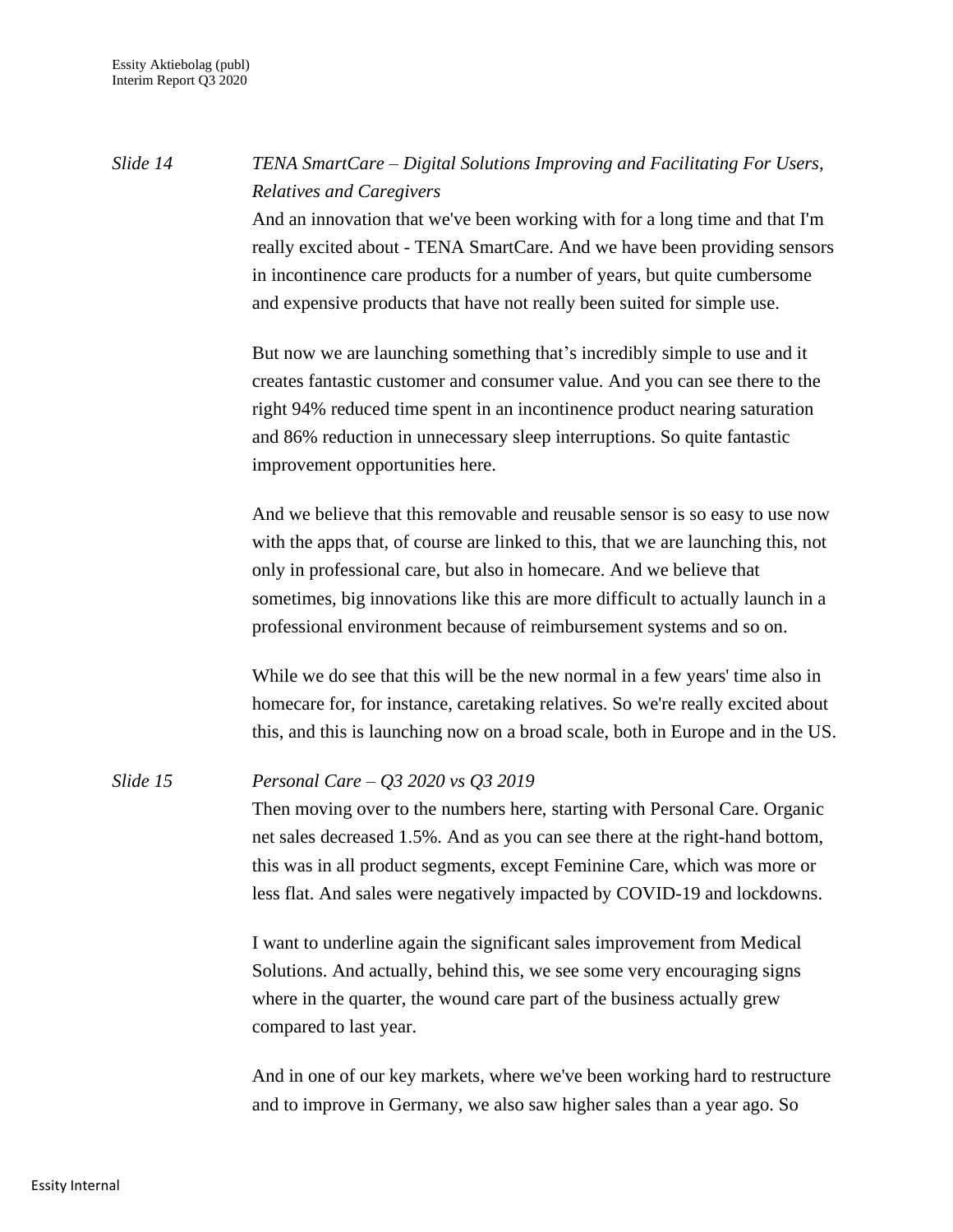we're seeing very encouraging signs here in Medical Solutions and a big improvement to the previous quarter.

We had lower volumes, but we had higher prices, better mix and cost savings in most areas and also supported by lower raw material costs. Sales and marketing costs were higher as a percent of sales.

We continue to invest behind all these categories. And part of the explanation of the lower organic net sales is the exit of Baby Care in Russia, our latest cure or kill effort and actually also in North Africa, where we were working through a joint venture since many years that we left after the end of the quarter.

*Slide 16 Consumer Tissue – Q3 2020 vs Q3 2019* Consumer Tissue, organic net sales increased by 2%. Volumes were significantly higher. Price/mix negative. We have now been working in our consumer tissue business for quite a number of quarters here with quite low

pulp prices and with high market prices.

And gradually, we are adapting our price levels. The impact on price that you see here is a combination of lower prices that were already agreed in earlier quarters. So there is no changes there. There are no new price negotiations and higher promotional levels, partly in Europe and partly in China, while we saw higher prices in Latin America following currency depreciation. And as you can see up in the right-hand corner there, adjusted EBITA margin remains on a historically very high level, 16.3%.

*Slide 17 Professional Hygiene – Q3 2020 vs Q3 2019* Finally, Professional Hygiene. Organic net sales decreased 21.4%. And I want to underline that 80% of our business in Professional Hygiene is very much impacted negatively by the pandemic.

> And these 80% consists of hotels, restaurants and catering; 39% commercial buildings; 26%, such as offices; public interest, such as universities and schools; and then, of course, we have airports and other places that are also significantly impacted by lockdowns and by restrictions.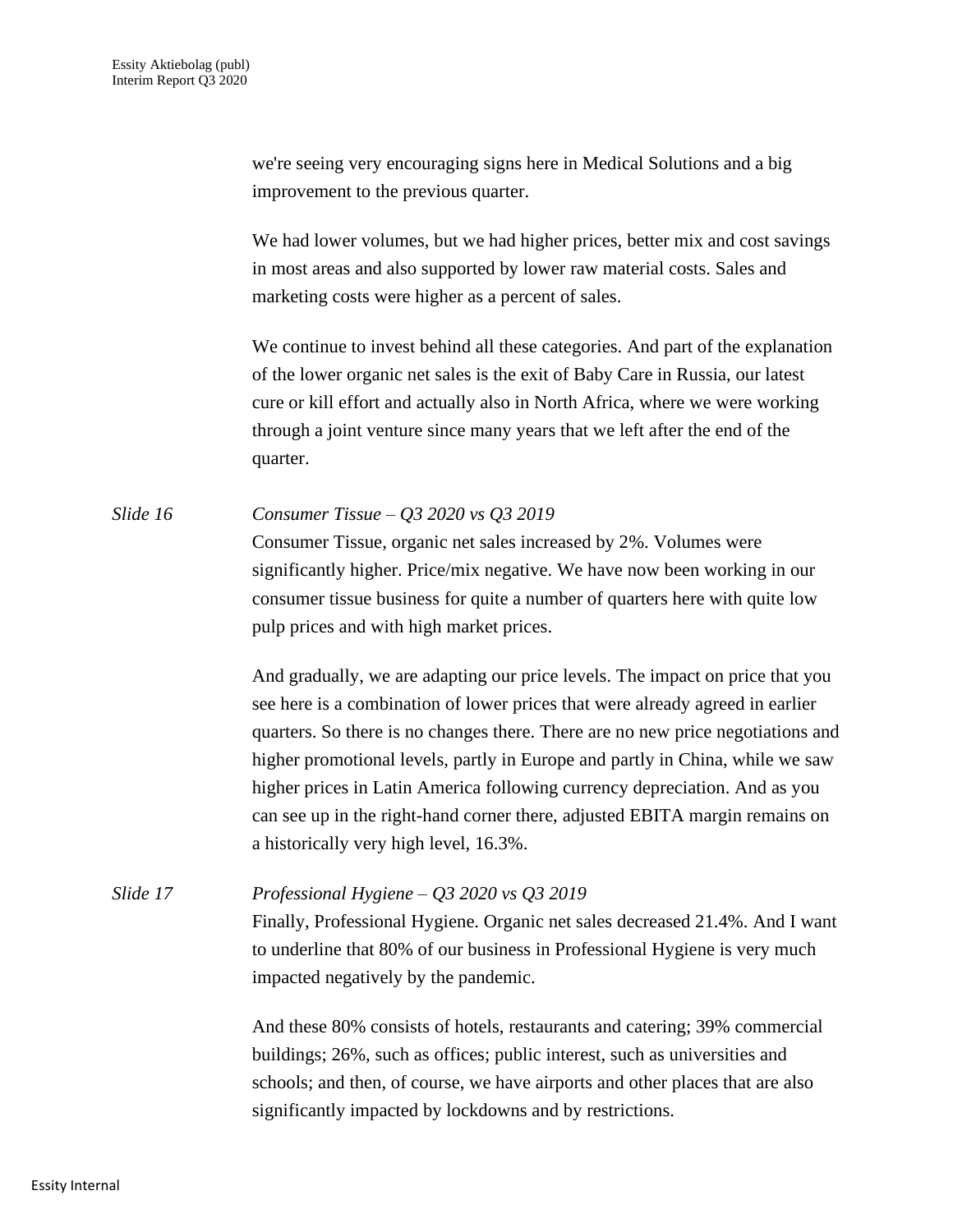So all of that said, we think the organic net sales decrease of 21.4% is, of course, a big setback, but very much a consequence of market conditions. And actually, I think that the organization is doing a fantastic job, and we'll get back to that in mitigating this and then also managing price/mix that you can see is positive here and taking initiatives to gradually come out of this.

And we saw that already in the third quarter compared to the second quarter, an improvement with 18% in sales. And as you can see, that mature markets and emerging markets were almost similarly affected with big local variations during the quarter.

#### *Slide 18 Professional Hygiene – Focus Areas*

So a few more words about Professional Hygiene and the actions we are taking to recover. One is, of course, to shift our segment focus towards segments like health care and industrial, where there is still a high consumption and to some extent, an increase in consumption; to drive services and solutions where we have a big competitive advantage with our sensor enabled solutions, for instance, compared to competition; accelerating ecommerce.

There is a big shift, and we are following or taking the lead in that shift; accelerating skin care, currently, 3% of sales, but we see a big opportunity here going forward; and we do see that there's a higher usage of soaps and other skin care products. And, of course, recovering in hotel, restaurants and catering and taking the opportunity to grow market shares even further there, anticipating the gradual improvement in that area.

Converting air dryers. Last quarter, we reported that we had converted air dryers to hand towel dispensers to an annual business value of EUR 5m, and we achieved another EUR 5m in this quarter. So that adds up to EUR 10m so far this year.

New product launches and, of course, very much supporting Tork PeakServe, which grew 66% in the quarter compared to last year and cost reductions to protect margins.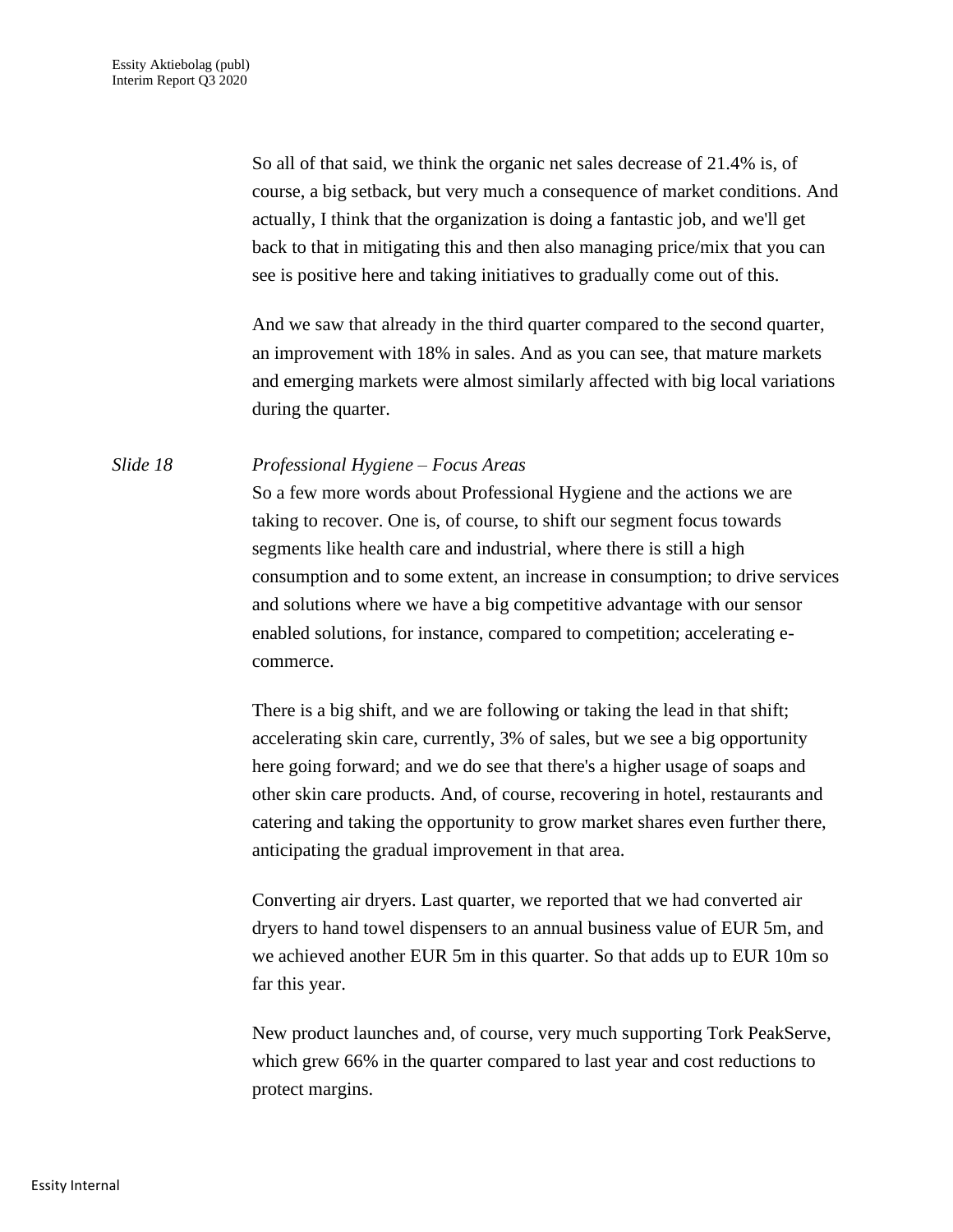*Slide 19 COVID-19 Impact on Visitors – Examples Based on EasyCube® Data for Commerical Buildings* And I thought this slide could be interesting to show. We're starting to get substantial data now from our sensor-enabled dispensers, and these are just some examples. So you can see an airport up there in the left-hand corner and the consequence of lockdowns and reduced traveling underneath office buildings. More or less empty people working from home. I guess many of you listening today are working from home. You see this, you experience this also privately. While slightly more encouraging trends there in a department store and shopping in entertainment center.

> And of course, this is very, very useful data, not only for the customer, the facility management company, but also for us. And one new service that we are launching this quarter that we're excited about is automatic replenishment service. So the system sends a signal to the facility manager when it's time to replenish the professional hygiene tissue stocks.

## *Slide 20 Increased Awareness of Hygiene and Health – Leveraging Our Leading Solutions*

Here's some other outcome from that data. This is the consumption per visitor in a number of -- in thousands of dispensers that are in use then, in buildings that are actually in use.

And it's interesting to see that per person, there is a significantly higher consumption of skin care products. So that's hand sanitizers and soaps and also hand towels.

And I guess that the reduction in toilet tissue per person, is not that the individual is using less toilet tissue when needed, but that they enter the washrooms actually just to clean their hands and then to leave again. So a lot of interesting data coming out of our products now.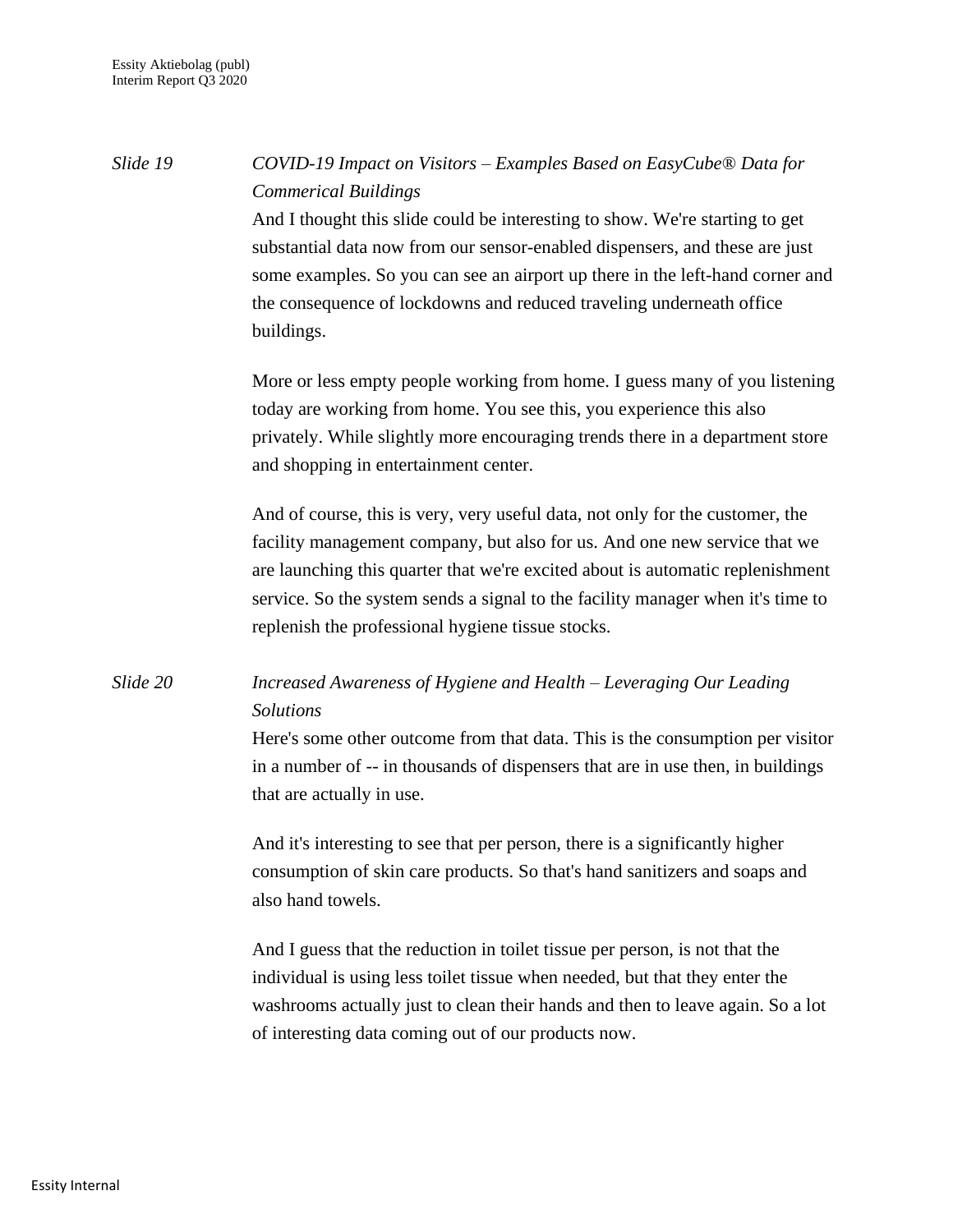*Slide 21 Increased Awareness of Hygiene and Health – Converting Air Dryer Customers to Tork PeakServe* And of course, we are working hard to continue our air dryer converting campaign, and here are some taglines "gambling with hygiene", "making the safer choice", "play it safe" and so on, which is very much playing to the benefits of paper towels. And approximately 20% of the hand drying market today is jet air dryers and hot air dryers. So that's an opportunity of about EUR 1bn that we are gradually then eating into with these types of campaigns. *Slide 22 Summary* So to summarize, we have today raised our target for adjusted return on capital employed to above 17% by 2025. That's up from the previous target to be above 15%. The other financial targets remain unchanged. We will accelerate our digital transformation with an investment in a new digital platform that will transform how we work in the company. With higher automation, better data quality, all leading to an improved customer and consumer experience. We are also launching a manufacturing roadmap program, looking at all our approximately 60 fully-owned plants. And we do see a strong underlying business performance in a challenging environment where different categories and product areas are affected in different ways. And of course, the dividend proposal that will be decided in an extra shareholders meeting next week on Wednesday. Thank you for listening. Joséphine Edwall Björklund: So thank you, Magnus. And operator, please open up for the Q&A session. Operator: Your first question comes from the line of Sanath Sudarsan at Morgan Stanley.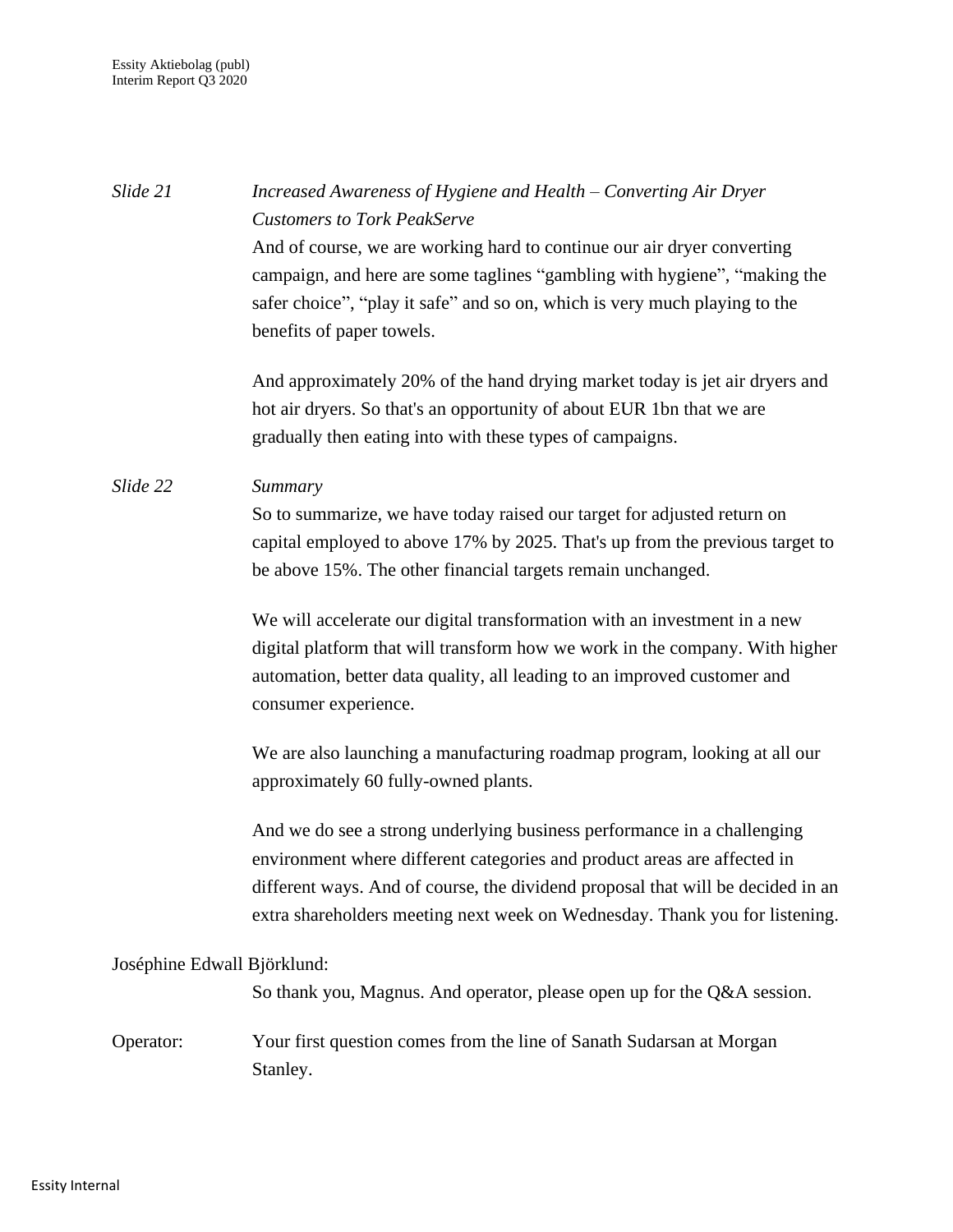Sanath Sudarsan: A couple of questions from me. First, more on the longer-term question. You've just upgraded your ROCE target from 15% to 17%. If you could just help us understand of this 15%, how much do you think is far more sustainable? You've spoken about Consumer Tissue margins also structurally being higher, but it's currently at a much valuated level than you would expect historically. So could you just tell us how the mix will improve going forward?

> And what are the drivers that you really highlight to get from 15% to 17%? Does that include light space opportunities like face masks, those kind of things. So just a better level understanding of how we expect to move on these growth targets.

And then, secondly, on the near-term perspective. Could you just give us a sense more on the pricing dynamics in terms of Consumer Tissue specifically in Europe and China. And also, more broadly, is there any pressure given weak demand across Personal Care part of the portfolio?

Magnus Groth: Okay. Thank you, Sanath. I'll start with the first question. Of course, we have looked at our long-term financial plan and see that we are able to reach above 17%. But we also think it's a good initiative to raise the bar also to challenge ourselves, which we have to do now that we are stabilizing around 15%.

> And I think the components are very much what we've already seen. So working very hard with innovation, improving our mix has helped us to achieve the 15% as has ongoing cost and efficiency programs like the tissue roadmap that you also referred to that has improved our structural cost position in Consumer Tissue considerably. So we will continue with that, and that will definitely help.

> And then we will look at opportunities to accelerate efficiencies and savings through the manufacturing roadmap and also through the digital transformation program, where we see that we will, starting from 2022, see benefits mostly on efficiency on the cost side, but also eventually, we believe that this will improve our competitiveness through higher service levels and improved quality in our relations with customers.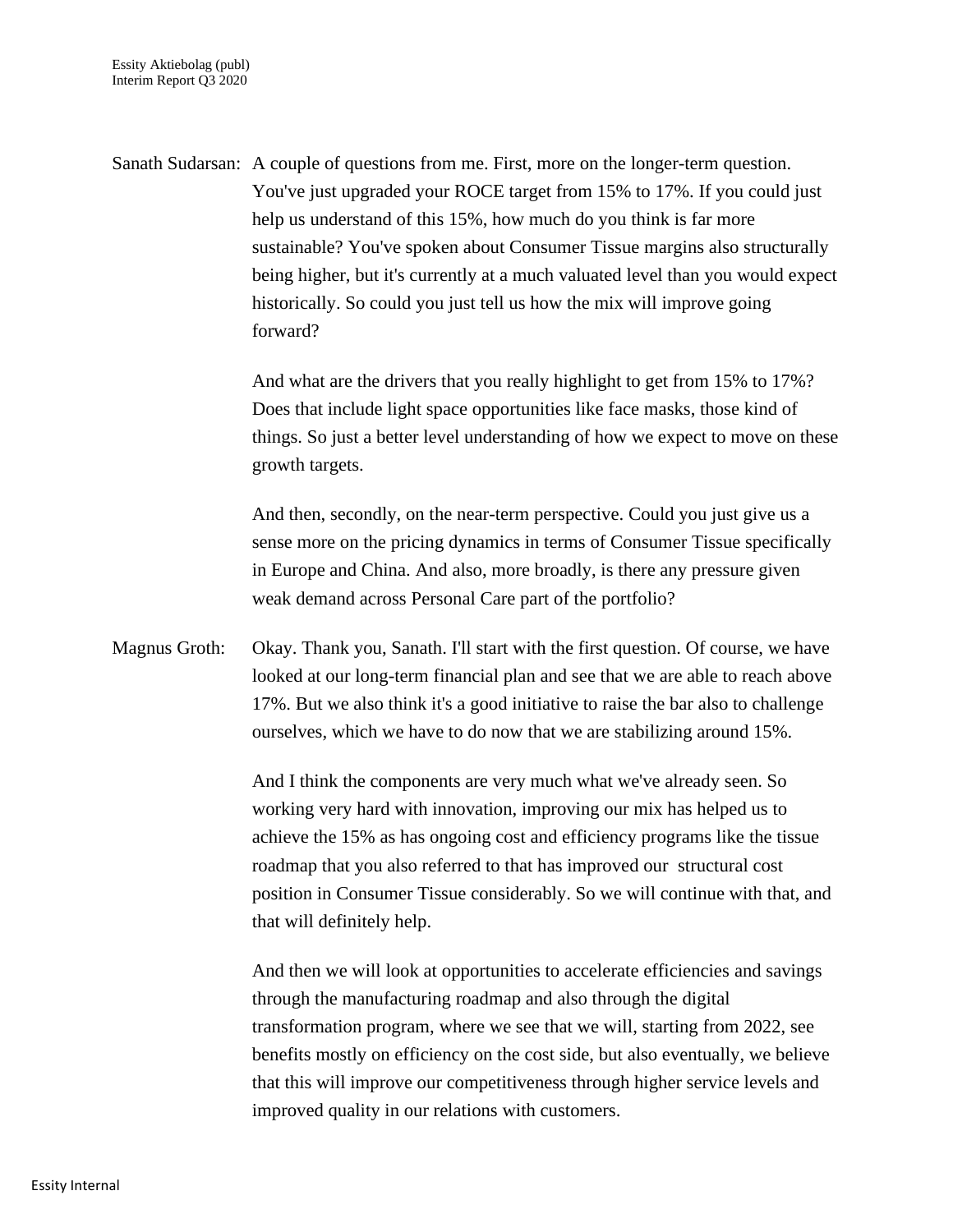So all this taken together, we think that a 2% -- I mean, most of this will come from a margin improvement to start with that because we do think that we will continue to invest in growth. So capital employed, that's not what we're going after. We will continue to invest on a level we need to grow our business.

So that's regarding the 17%. Then the second question was about price pressure in Consumer Tissue. And currently, we are not in any negotiations in Europe. That's done, and you see the impact here in the numbers we have.

And in China, we did see a higher promotional pressure during the third quarter, which we have typically maybe not seen historically because it's in between quarter three and quarter four that have these big annual sales events 11/11 coming up in a few weeks' time.

And we expect that -- which is typically the case. There will be high promotional pressure also during this campaign in China. But of course, we do see historically, as you also said, very, very high consumer tissue margins across the board actually in our consumer business globally.

- Sanath Sudarsan: And can I just come back on the ROCE part. Just because it's interesting that you're spending good money in digital upgrading your business. But it seems much of that is to kind of have the capabilities to be more efficient rather than actually speed up top line. Can you just give a sense more sense on if there is any benefit we should think about from a top line perspective on this investment?
- Magnus Groth: We're very much focused on top line, and that's, of course, the quickest way also to improve efficiency with better capacity utilization. And we are retaining our target of above 3% growth, which before the pandemic was an attainable, but challenging target, which meant gradually growing market share. We are sticking to that target.

Of course, over time, we hope that we should be able to do better than that. The target is to be above 3%. And this needs to come from a combination of volume, price and mix. And maybe I focused very much on the price and mix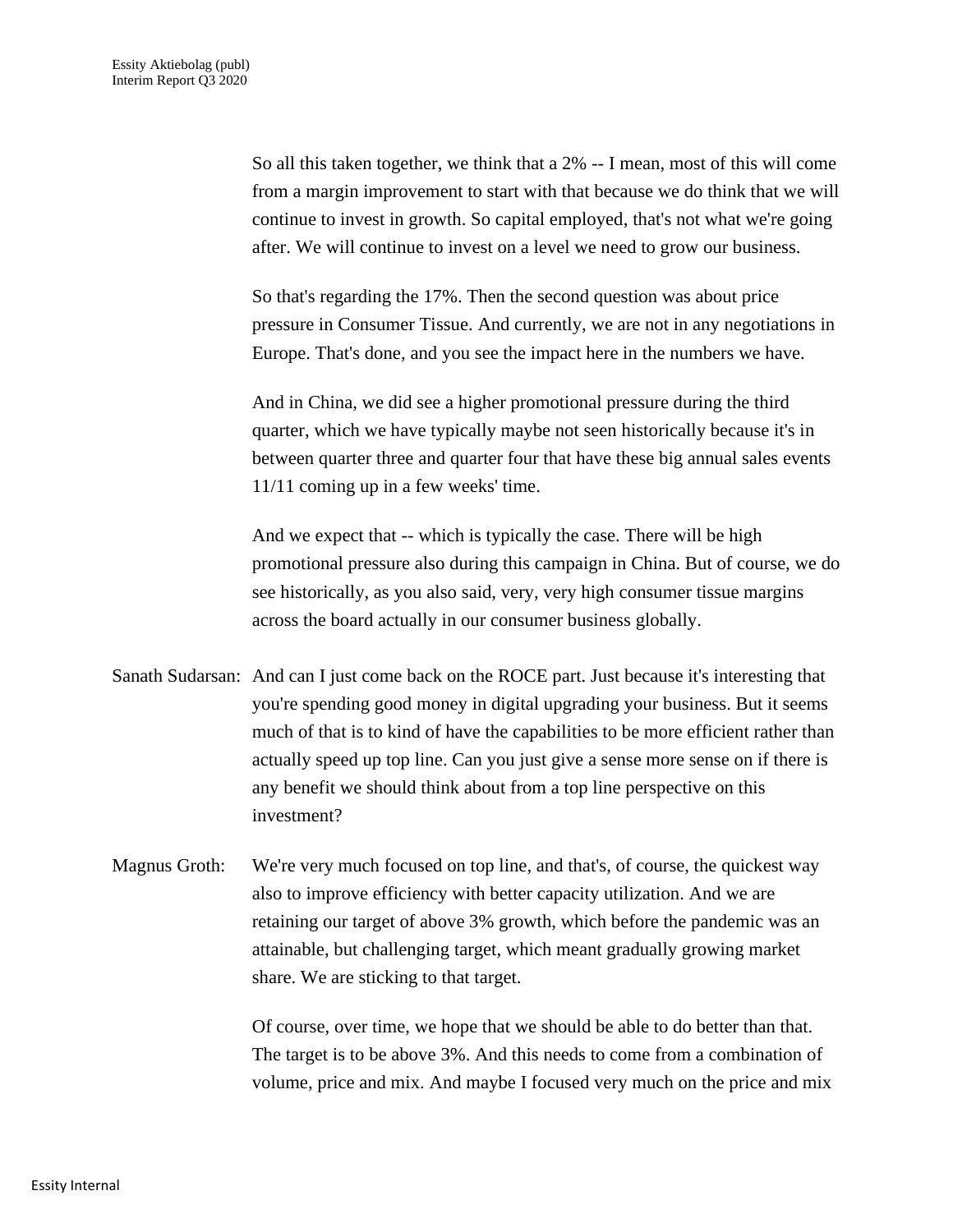improvements coming from innovation, product launches, market share gains. But of course, volume is an important part here.

And that's partly why we are also launching now in new areas like the washable underwear, like everything from face masks, which will not be maybe a big business, but maybe a very value-adding business, skin care in professional hygiene and also focusing very much on emerging markets, where eventually, we expect to see a higher growth on average than we see in mature markets.

So top line is a top priority for certain. That remains unchanged going forward. And maybe even more important now, also as seen from all these initiatives when we have some structural challenges, especially in Professional Hygiene.

Operator: And your next question comes from the line of Iain Simpson at Barclays.

Iain Simpson: A couple of questions from me, please. Firstly, thinking a little bit about pricing in your Consumer Tissue business. Would I be right in thinking that price negotiations usually take place sort of December to February?

> Because clearly, in the last pricing round, expectations where the pulp prices would come up in the second half of the year. It now looks like everyone's expectations for pulp prices to remain low for the foreseeable future. Does that mean the upcoming pricing round could be more challenging?

> And secondly, you flagged just a few quarters ago now that overall consumption of some of your personal care categories, diapers, fem care and inco care that fallen under lockdown due to sort of lost precautionary change motivation.

It would be great if you could give an update as to how you see overall market growth trending in your personal care categories in your main markets?

Magnus Groth: Okay. I will start then, and Fredrik maybe can help me out. And we have annual negotiations, especially for our branded assortment in Europe.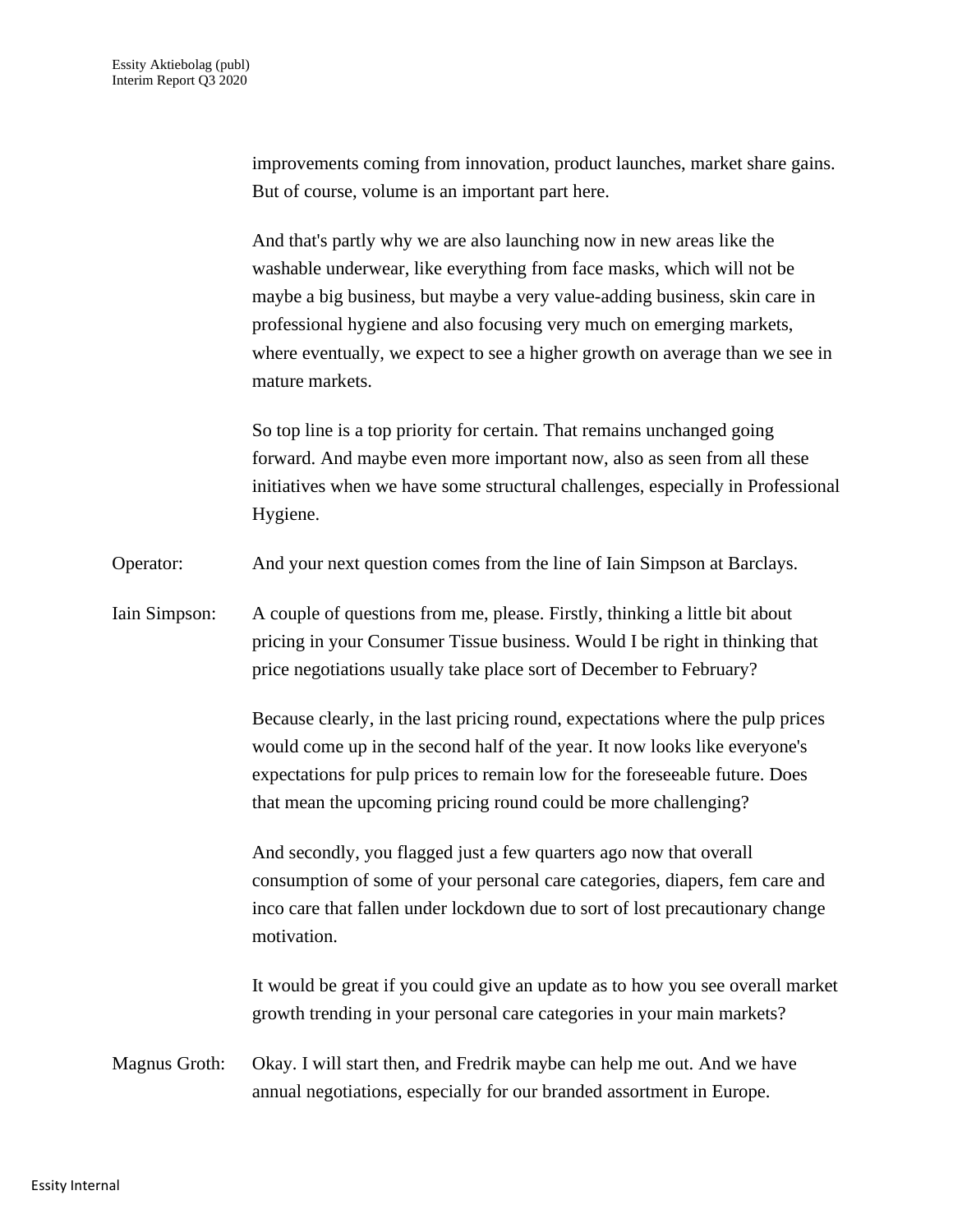So first of all, we just recently increased prices in and have an improved pricing component in Latin America, which is the smallest market for us. In Europe, we are entering the annual negotiations for a majority of our branded sales.

We are not that concerned because we believe that we have a very, very strong assortment. We have strong brands that are benefiting from online sales, trusted brands. And we have a differentiation and a premiumized assortment that we think deserves and can support a higher margin than previously. So we feel in good shape there.

While, as you know, the private label part of our Consumer Tissue business in Europe is renegotiated at more or less at any point in time, when one of the parties see that there's a need or a reason. And currently, there is not much going on in that area.

And when it comes to China, I think I would refer to Vinda's announcement. But of course, in China, we have also seen historically high margins, but also an incredibly fast premiumization by our subsidiary, Vinda, that's quite impressive with 4-ply products, Tempo products becoming every quarter a bigger part of the portfolio and of course, making them also more protected to swings, both in raw materials and in promotional pressure than many of the competitors.

So that was regarding price negotiations. I think we feel good about our consumer tissue business and the ability to protect our margins there going forward, even though there will be price pressure as a consequence of the low pulp prices.

Magnus Groth: So in incontinence care retail, in Feminine care and to some extent, in Baby Care also, we see slightly lower consumption rates, could be around 5% on average. So maybe using like one piece less per day. That's what we're seeing during lockdown.

> But then we're seeing that as soon as countries, geographies are coming out of lockdowns and restrictions, that consumption goes back to normal again. Those are the patterns that we are seeing.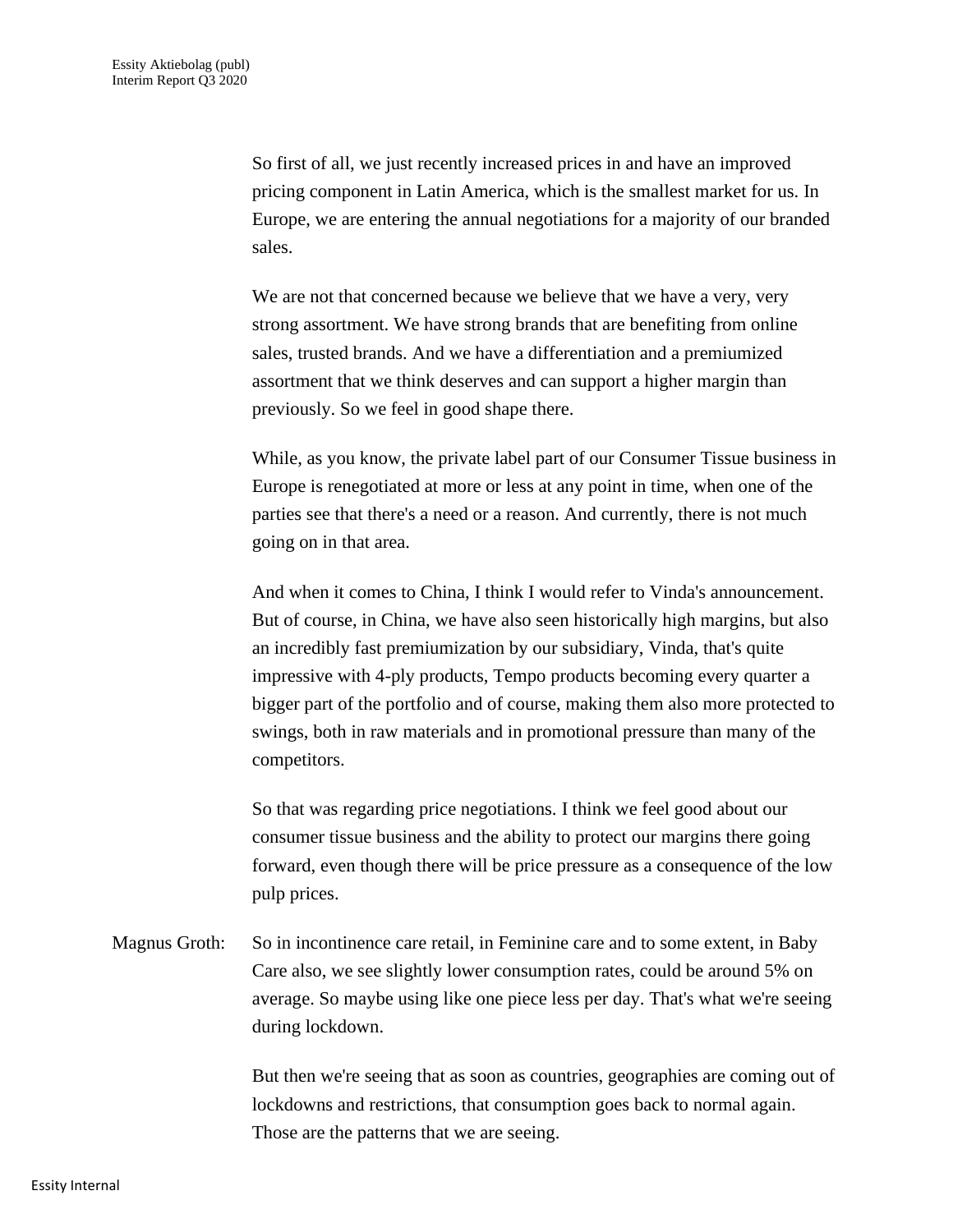And currently we're not really seeing any stockpiling or restocking to any significant effects anywhere except in the third quarter for the continued destocking of Professional Hygiene, which accounted for about 5% of the decline of Professional Hygiene in the third quarter. But we believe that, that is now out of the system for the fourth quarter.

Operator: Our next question comes from the line of Charles Eden at UBS.

Charles Eden: Just two questions for me, please. Firstly, just again on the heightened promotional activity in Consumer Tissue. I just wanted to check whether there's any notable difference in the levels between branded and private label products.

> And then my second question is actually on adult incontinence, which was broadly flat in the quarter. I noticed from one of your largest competitors, which reported earlier this week, they saw very strong growth in the quarter of around 20% for this category.

We know this competitor's historically been very promotional in the category since they entered the market. But have you seen a further step-up in that promotional activity from that competitor in the quarter, just given the variance in the performance between the two businesses?

Magnus Groth: The promotional intensity in adult incontinence, retail has been incredibly high over the last five or six years.

> And we are countering that with innovation and, of course, increasing promotional pressure also from our side, but now supporting a much better assortment and in the markets where we are present, which is very much in Europe, in Latin America and to some extent, in North America, but that's a smaller part of it.

We are actually doing rather well when it comes to market shares and growing market shares in Latin America, stabilizing market shares in Europe and slightly losing market shares in retail in our smallest incontinence care market, which for us, which is the US and doing okay in Canada.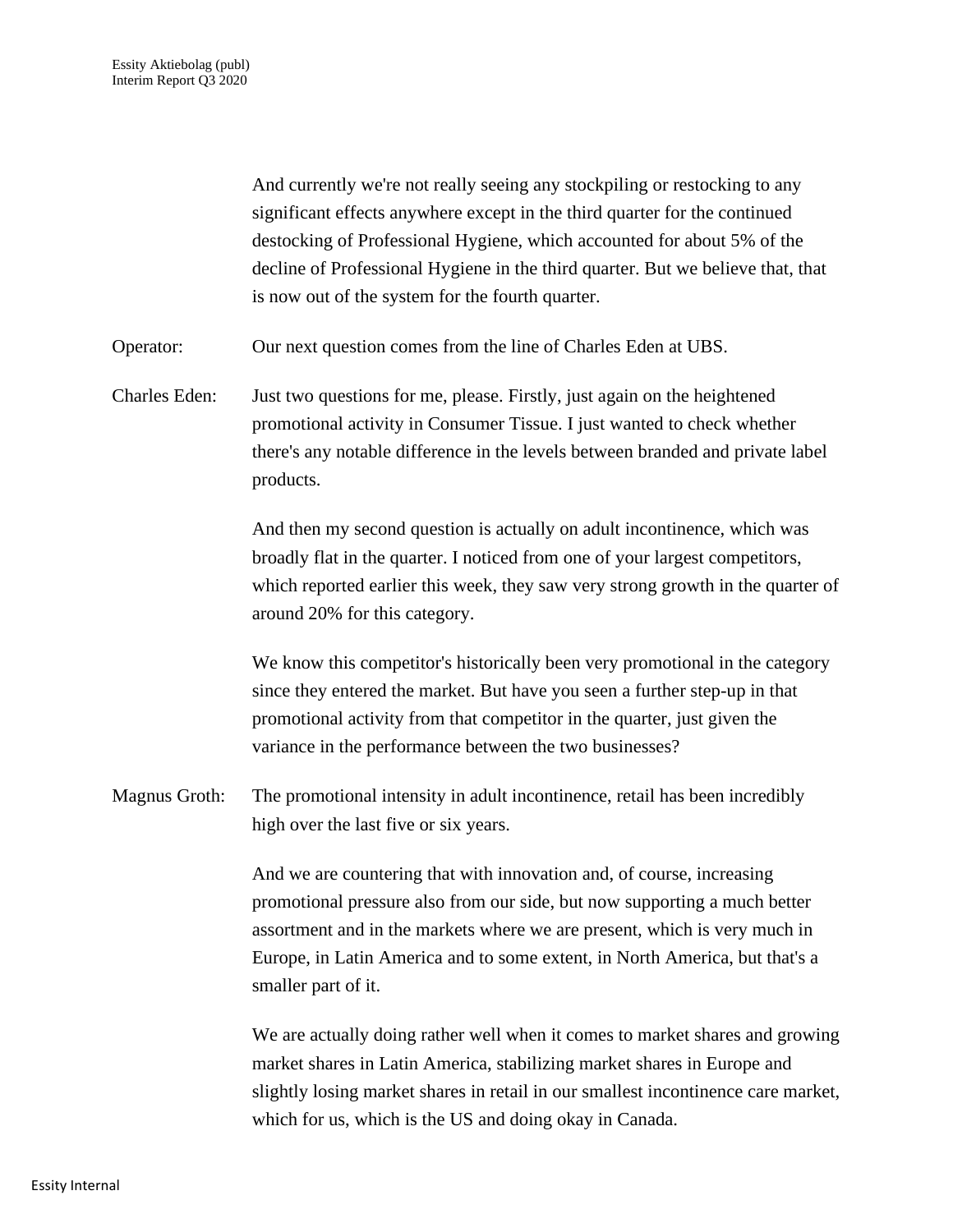So it's not Essity that's being impacted by this growth that you referred to from one of the competitors. And I think part of the explanation could be entering new markets and growing significantly in markets where we don't have such a strong position.

So I don't see that we are negatively impacted by, to any significant effect, by those numbers that you referred to. And in general, in promotional activity, we expect higher promotional activity in Europe. But I can't say that we are really seeing anything in the third quarter of significance.

And in China, 11/11 will be a very important indicator. Always with high uncertainties. What we know is that Vinda is by far the leader in the online channel in China and typically has done really, really well during these types of festivals. So that's our expectation also this year.

Fredrik Rystedt: I think, Charles, you asked also if there is any difference between branded and private label, and there's no material difference. It's basically a European question because the rest of the world is largely branded.

> So if you take Europe, it's no material difference. In general, we have a better kind of own control of pricing when it comes to branded. So we control that slightly more. But in general, no material difference at this time.

- Operator: Your next question comes from the line of Karel Zoete from Kepler.
- Karel Zoete: Yes. I have three questions. The first one is with regard to your overall market share position. I think at the Q2 event, you said that you're gaining shares in around 60% of the markets where you play. Where do we stand in the third quarter?

The second question is on the raised return on capital target. You say it's -- the improvements will be based mostly on profit margins that should go up structurally as your asset turnover and capital base will not change too much.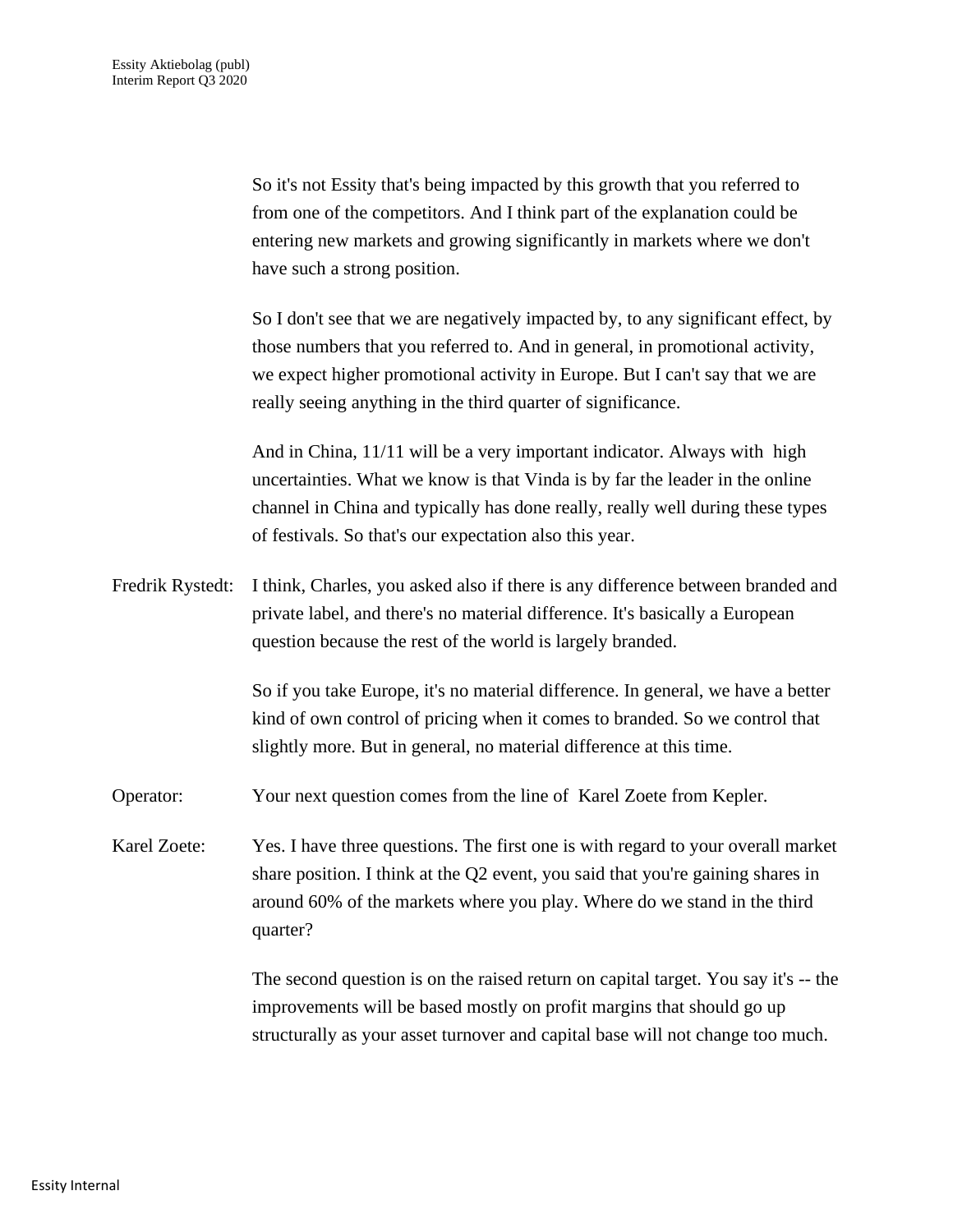If I think about the EBIT margin improvement, is it fair to assume that it's going to be mostly gross margins that should increase because also, SG&A will go up given the investments you're doing in the business? And then the third question would be on the near-term outlook for input costs. Can you help us what you're seeing for the business in the fourth quarter? Magnus Groth: Input costs, we see largely flat input costs for the next quarter when it comes to pulp, fluff pulp, recycled fiber and also oil-based materials. So no big changes. There could be some variations up or down, but basically quite unchanged. So any impact would then maybe be more related to swings in currencies when it comes to input costs. Overall market share, yes, this is the case. We continue to grow market share in Fem care in most of our markets. We're doing extremely well in Consumer Tissue in Europe, in Latin America. We are number 1 with unchanged market shares in China. We are losing a little bit of market share in inco retail, but gaining market shares in all our B2B areas in inco health care and in Professional Hygiene, where we're doing really well. Those market shares are, of course, not measured by Kantar or Nielsen, but something that we follow very closely. And in Medical, we expect to gradually recover. It's very difficult to follow market shares right now because of the big volatility in different markets and in our different segments there. So that adds up to the over 60% of market category combinations where we're growing. And the second question about how to improve return on capital employed, I leave to Fredrik, who will talk about structural margin improvement and growth.

Fredrik Rystedt: Yes, it's absolutely correct that it's a gross margin issue because you're right that, of course, as we pick up cost in the digital part of what we do. We've already had a lot of digital cost in the last few years here. But of course, this will accelerate it further.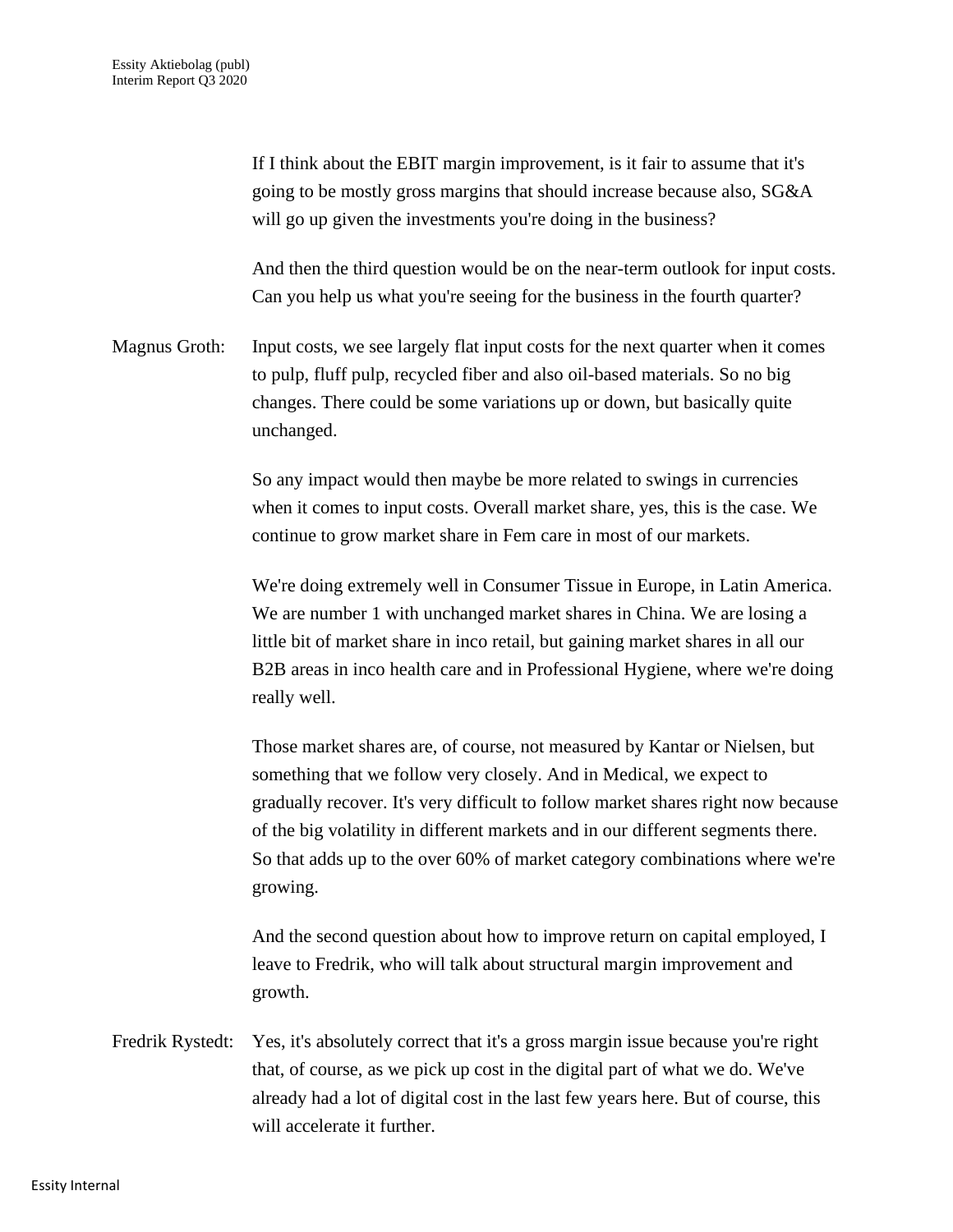So we are, of course, at this point, when volumes are fairly low, the SG&A and A&P to sales is also high as volumes start growing again and also cost pickup, we expect, of course, levels to be largely stable and perhaps somewhat increasing, but on the longer perspective. So it is exactly, as you say, a gross margin issue.

And of course, as Magnus has already alluded to, very much on Professional and Personal Care and perhaps more remaining over the longer perspective at high structural rates in Consumer Tissue.

And of course, just to emphasize what's already been said here, we have continued for many years to improve our mix on the back of innovation. And of course, this is the assumption also going forward that we will continue to do that as well as we have done in the past.

Operator: Your next question comes from the line of Oskar Lindström at Danske.

Oskar Lindström: Two sets of questions for me. The first one is on Medical Solutions segment, where you had a less negative development in Q3 than you had in Q2, and you say that you are positive in the wound care segment overall. I mean, what is your target organic growth in this segment? And by when should we expect it? That's question A.

> And the second one here is, I mean, what -- are you still taking actions to improve organic growth here? Or have the sort of most of the restructuring actions already been taken, and you're now waiting for the effect of them?

And then, finally, on Medical Solutions, I mean, could you say a few words maybe about your acquisition strategy in this segment? And do you feel that you can -- that you're ready to make any more significant acquisitions in Medical Solutions already now? Or would you need to sort of see organic growth improve more before you make add-on acquisitions here?

Magnus Groth: Okay. So our target is to grow medical solutions above 3%. And we were very much expecting that to happen this year, that this would be the kind of breakthrough year before the pandemic.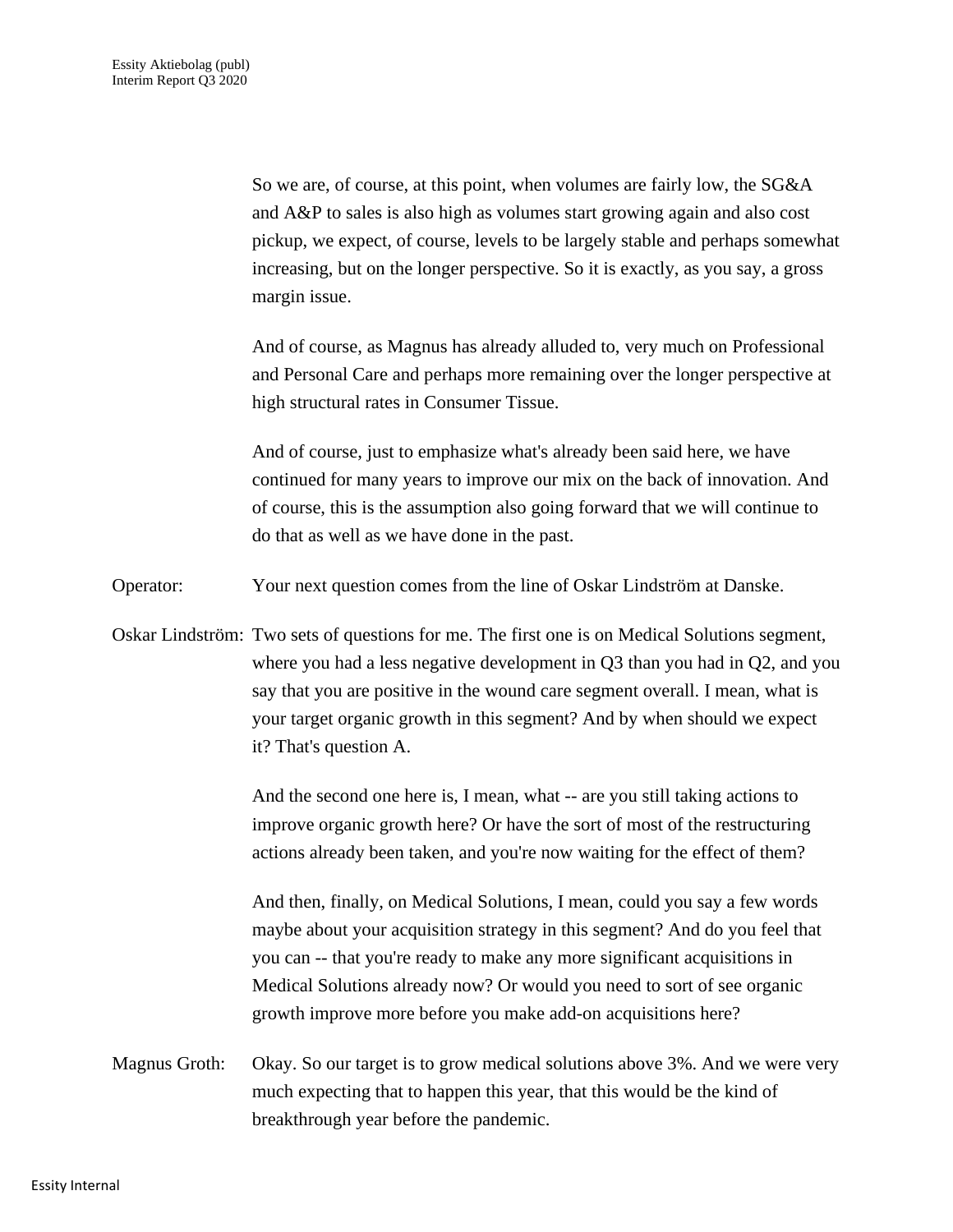The pandemic is influencing all three subsegments negatively. Wound care was very much negatively impacted by hospitals, of course, postponing scheduled surgery and treating COVID patients instead.

And as that has subsided and many hospitals have come back to then managing other pent-up demand in surgery, we've seen an improvement in underlying wound care growth, and we've also benefited from that. But in a few markets, including Germany, which is the most important market for us in wound care, we have actually also gained market shares in this quarter.

And then on explaining this, how to achieve the 3%. When it comes to orthopedics, it's very important that people are able to get outdoors and be active because that's when they break their legs and sprain their ankles and need our castings and orthopedic soft goods and so on.

And as you can read in the newspapers, that's moving back and forth, but we see an immediate improvement in demand as soon as countries come out of restrictions and lockdown. And thirdly then, the compression part of the industry, where we are the global market leader.

Again, very, very dependent on the shape of the health care system because these products that are medical products need to be fitted by a professional fitter that is typically then in a medical device store or in a health care setting in a hospital or in another ward.

And typically then this has also been held back and delayed due to COVID restrictions. But again, we saw big improvements in markets where things were opening up. But of course, the demand for all these segments remain the underlying strong positive structural growth drivers in all these three areas remain. And we will see how quickly you'll get back to above 3% growth, I think, very much depending on how the pandemic develops.

We're in much, much better shape than we were a few years ago when it comes to assortment, go to market, brand equity, and we've also recently been very agile in moving from feet on the street, very much meeting with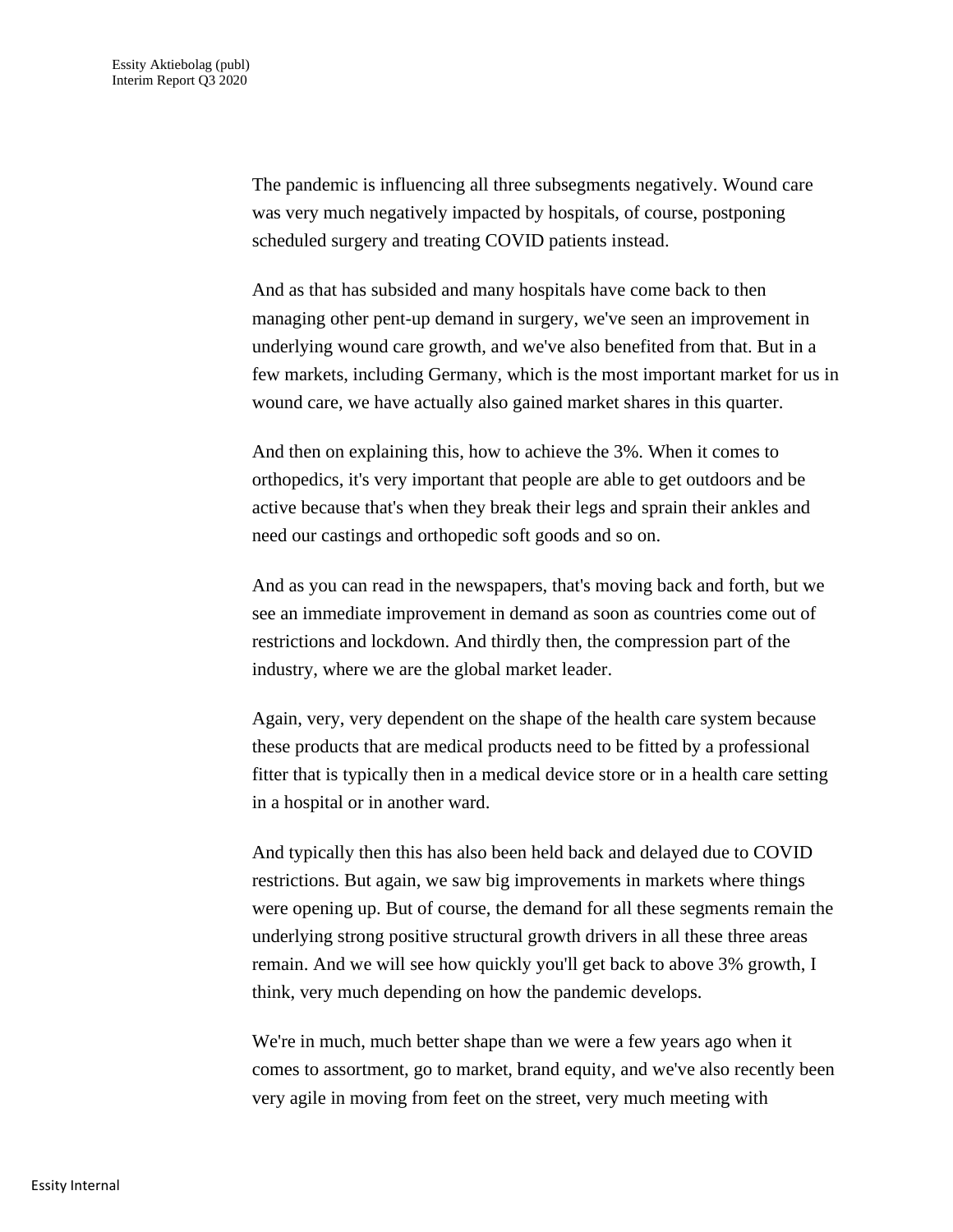customers in hospitals and other facilities to a blended selling, where we also now make sales calls online, of course, and that's worked really, really well.

But of course, we're continuing to strengthen our offering in all parts of medical. But I feel that we are in good shape and at the point where we should be able to achieve in a stable environment above 3% growth.

And acquisitions based on that previous statement, if there are opportunities, I think we are ready to look at that. And of course, there's also a big uncertainty when those opportunity arises. But definitely, part of our strategy going forward from now.

- Oskar Lindström: And if I may just follow up on that last point about acquisitions and opportunities in this segment. I mean, do you see your targets that you were interested in coming up for sale as a consequence of problems relating to COVID that maybe some competitors are willing to sell some businesses now that they were not willing to sell before or?
- Magnus Groth: We can't really get into that. We never really talk about our ongoing or not ongoing acquisition work. So I can't really comment on that.

Operator: Your next question comes from the line of Karri Rinta of SHB.

Karri Rinta: Firstly, on the Professional Hygiene business and the comments that you made regarding destocking, and it had a 5% negative impact on your organic growth in the third quarter. Then if I take that comment and if I look at the data that you provided, of the consumption rates in different categories.

> So that would seem to suggest that the run rate, excluding destocking at least for the near-term likely to remain pretty much unchanged from the third quarter levels. Am I missing something? Or is this a fair assumption? And could there be an element of restocking among some of your distributors in the near term? That's my first question.

Fredrik Rystedt: Yes, Karri, let me try and answer that. We don't have, of course, all the data, but I think you're right. Most of the destocking is done or if not all, most of it. And the run rate, of course, is much depending on whether there's further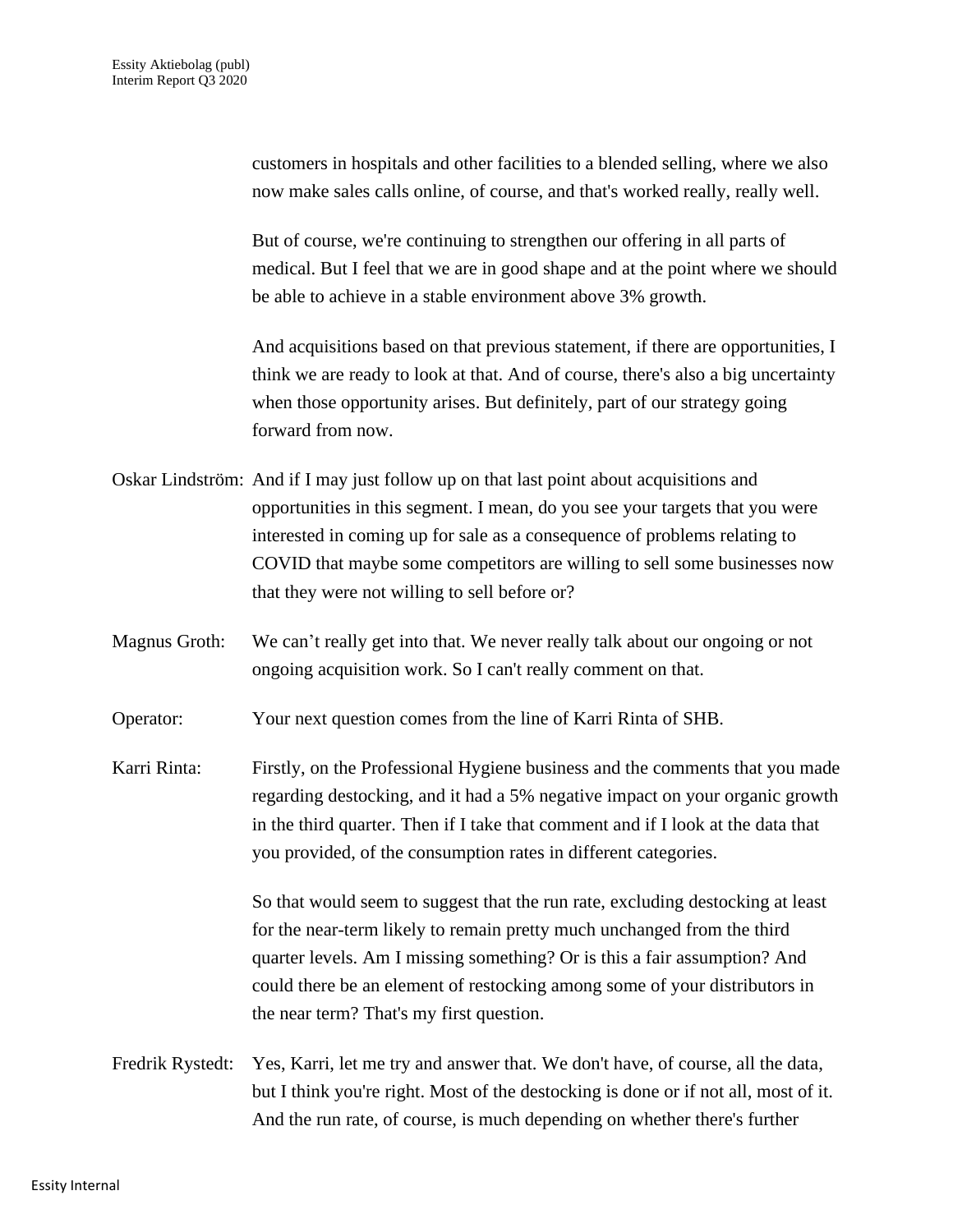|                  | lockdowns or further restrictions or anything, but the run rate is probably<br>there.                                                                                                                                                                                                                                                                                               |
|------------------|-------------------------------------------------------------------------------------------------------------------------------------------------------------------------------------------------------------------------------------------------------------------------------------------------------------------------------------------------------------------------------------|
|                  | But we have also, as Magnus already alluded to, compensated by increased<br>skin care and, of course, continue to sell a lot of dispensers in various parts.<br>So we are compensating whether the demand situation will continue to<br>improve as it has done Q3 versus Q2, it's hard to say at this point of time.<br>Clearly, it's still low, but we are hoping for improvement. |
| Karri Rinta:     | All right. Fair enough. And then about the working capital. I see that the<br>inventories are up quite significantly from last year. Is there something<br>specific that is pushing up inventories?                                                                                                                                                                                 |
| Fredrik Rystedt: | Yes. We have a bit of more inventory in the Group now of raw material,<br>actually. So that's the main reason. There is a little bit also finished products<br>inventory that's slightly higher. But in general, it's relating to raw material.                                                                                                                                     |
| Karri Rinta:     | All right. And then finally, maybe a clarification on the Consumer Tissue<br>comments regarding pricing. So you have seen higher prices in Latin<br>America. You have lower prices in Europe, but that's due to the price<br>reductions that were announced already in Q1. And then there's been<br>promotional pressure in China. Is that a fair summary?                          |
| Magnus Groth:    | That's a very good summary. Very clear.                                                                                                                                                                                                                                                                                                                                             |
| Operator:        | Your next question comes from the line of Faham Baig at Crédit Suisse.                                                                                                                                                                                                                                                                                                              |
| Faham Baig:      | A couple of questions from me, if that's okay. Can I firstly come back to<br>Sanath's question. I just want to understand the digital investment in a bit<br>more detail, particularly because it seems to me that the majority of the<br>investment is sort of in the back end rather than the front end of investment. Is<br>my understanding correct?                            |
|                  | And what I mean by front end, for example, is that, are we expecting to see<br>investments accelerating in e-commerce? Are we expecting digital spend,<br>digital media spend to increase? Are we -- should we expect some of the<br>digital transformation to allow you to do greater innovation?                                                                                  |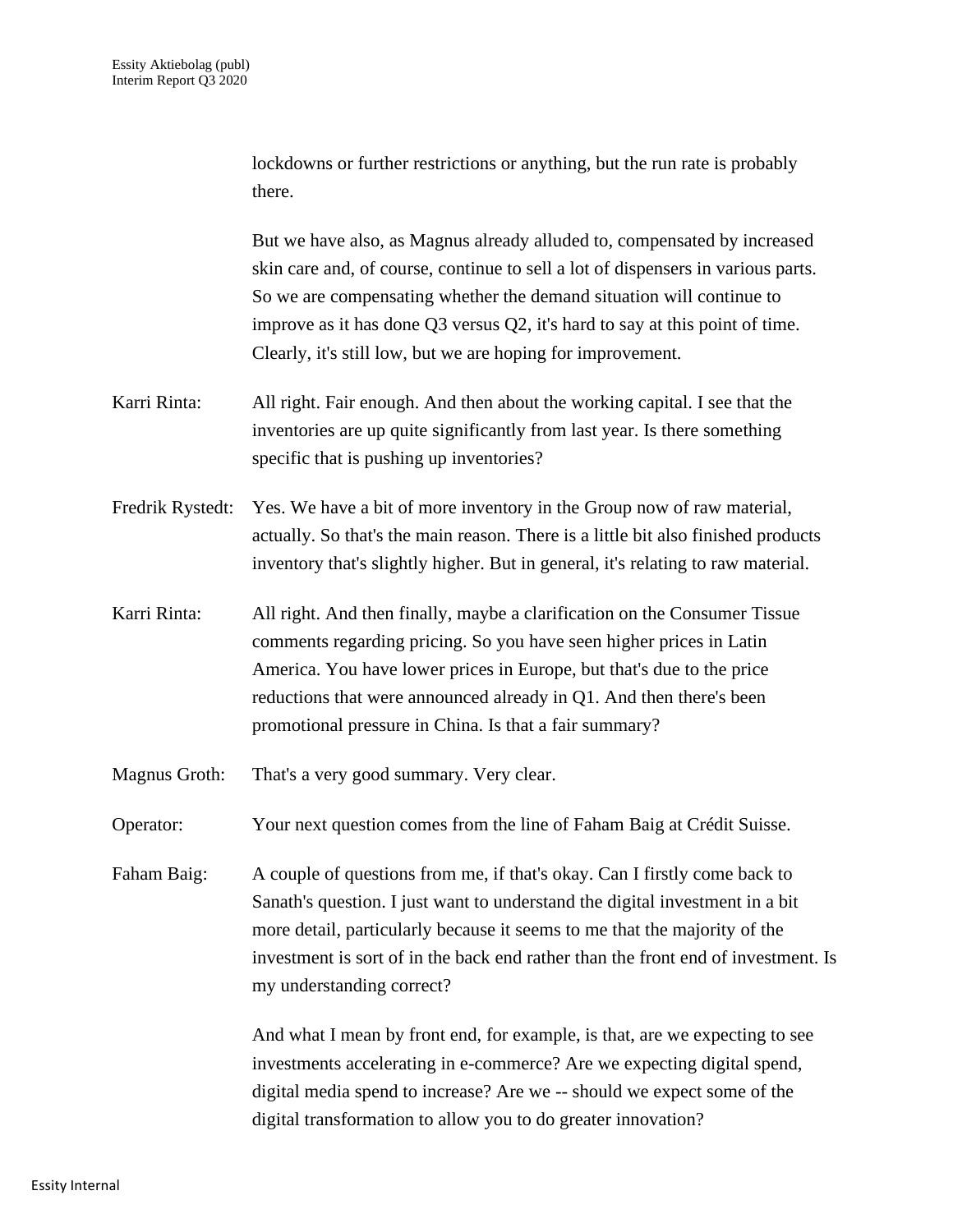I just want to understand that more clearly because, ultimately, I would think the front end has a bit more impact on your top line versus the back end investments that you do with an analytics approach, et cetera. So that's my first question.

My second question is a bit more direct, but at the same time, a point of clarification. Over the last couple of years, you've been helped extremely by the raw material tailwind, of course, but also savings. You had the COGS saving. You also have the SG&A savings as well. That fallen through to the margin.

Given that the COGS savings going forward will no longer fall to the bottom line due to increased digital investment, would it be fair that the margin progression will be limited to nonexistent over the next couple of years as you make that investment? Or would you say that there are still various opportunities for you to drive margins higher in the next couple of years despite this investment?

Magnus Groth: The digital initiative will have a negative impact on margins. And I think you can calculate that if you spread out that additional cost over the next five years. I think it's a few tenths of basis points.

> But as we also state, we expect to be able to compensate that to a higher lesser degree with additional savings in other areas. And we're also focusing very much on investments now that bring forward both growth opportunities and in terms of your first question, and also savings opportunities.

> So growth opportunities are, for instance, investments in e-commerce, where we have invested significantly over the last couple of years, but we see that we need improved kind of basic systems in order to have the right data quality and the right speed.

> But we continue to invest very much in e-commerce because that's where the growth is moving and where kind of the future competition is happening, and we're very well positioned there already.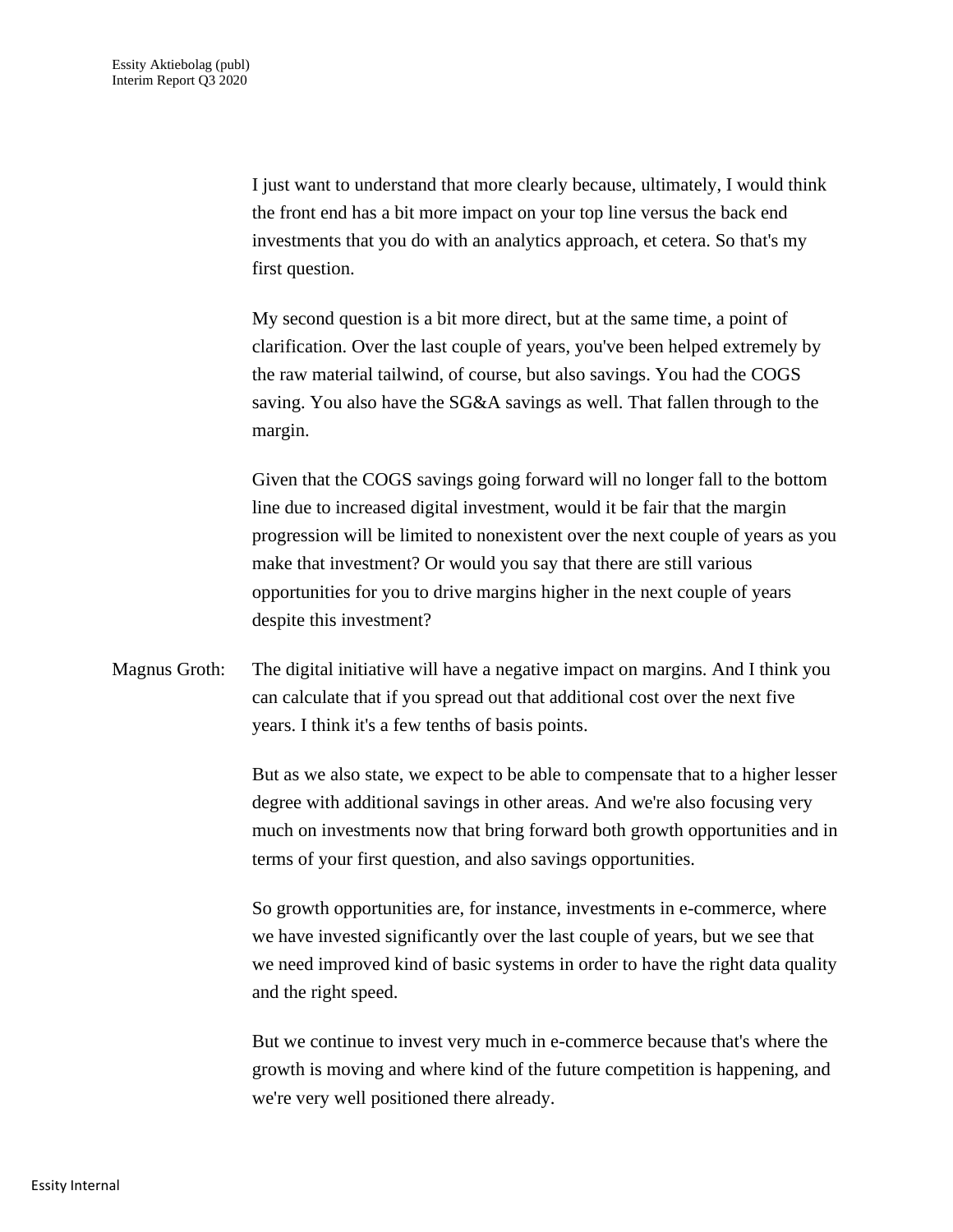Areas where we can achieve bigger savings maybe faster through digitalization is, for instance, indirect purchasing, where we see some easier saving opportunities. Distribution and logistics is another area where we have an opportunity, both for efficiency, but very much improving our customer service, which I believe can definitely improve our top line also because we know that this is -- we are immediately punished when we have issues, for one reason or the other with service level, being able to talk to retailers. Where are the products? Is it delivery in full? Is anything missing and so on?

And to be able to answer at the push of a button, that's something that will be a competitive advantage that will definitely help us drive sales also going forward. So those are just some examples where we're focusing both on top line and on efficiency improvements.

Fredrik Rystedt: Maybe just add to that Faham, just if I may add just one thing. It's always - it's slightly easier, as you know, to kind of predict the impact on the cost side when you do things like this.

> Whilst it's a little bit more difficult to predict, we're convinced, as Magnus says, that it will be beneficial for the growth part, the organic growth part with service levels are being available 24/7 for our customers, as an example, but not least, also, of course, enhancing our analytics capabilities being much better understanding what works, what doesn't work.

> And of course, with strategic and tactical pricing and all of those kind of things that should be very beneficial from a growth perspective, but they're all very difficult to quantify, and that's why you perhaps hear more about the efficiency part, which is easier to envisage exactly how that will play out.

Operator: Your next question comes from the line of an Anubhav Malhotra at Liberum.

Anubhav Malhotra:Just a couple of questions regarding your investment into digital announced this morning. So firstly, do you have any plans to sell direct-to-consumer via subscription models, like other players in the industry do? And then, secondly, I mean, what does it imply for your M&A strategy going forward?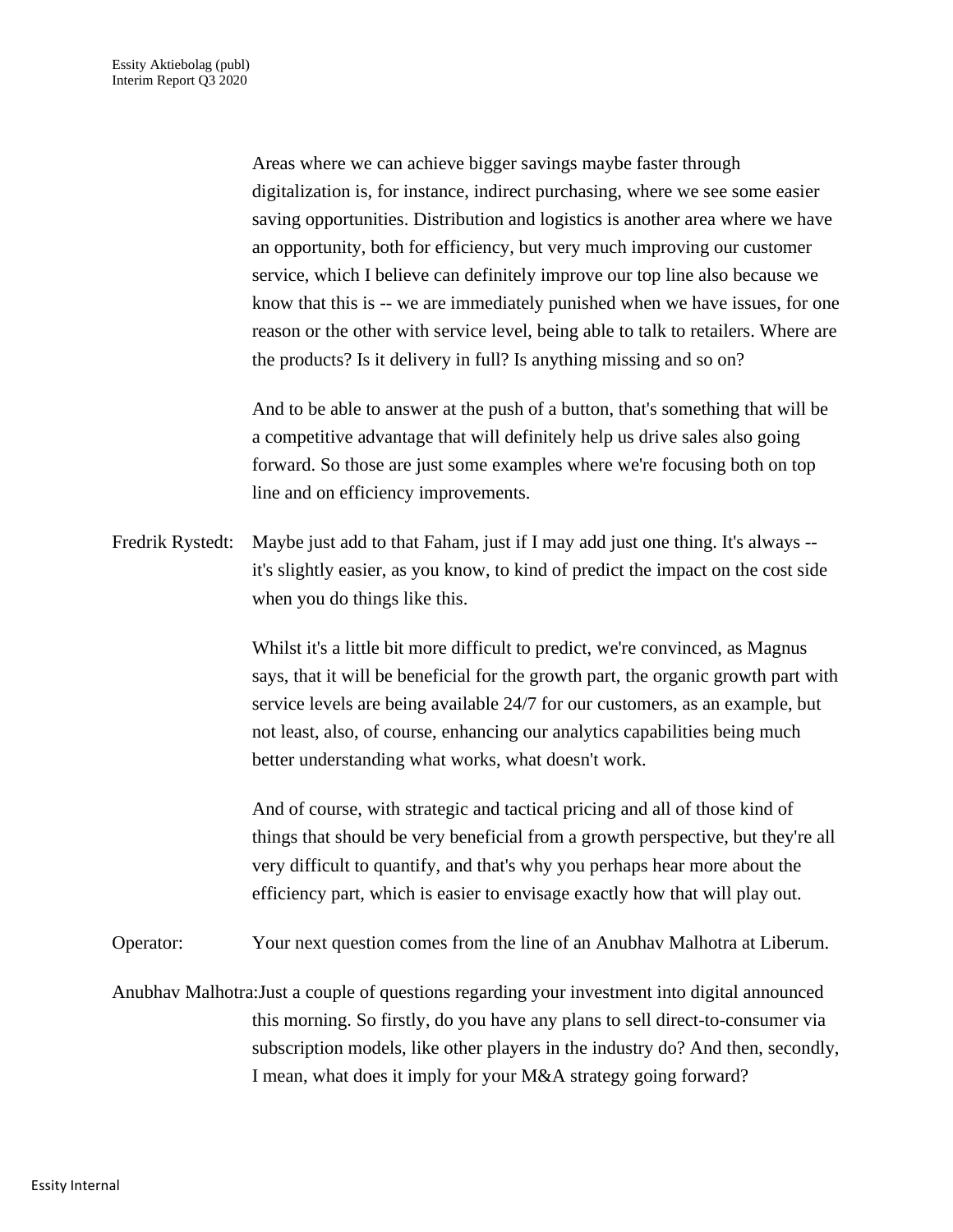Would we see any kind of change because typically, investments into acquisitions end up hurting return on capital employed, at least in the shortterm in the initial few years? So should we take any suggestion that largescale M&As are of the charge not on the cards anymore?

Magnus Groth: Great question about subscription models where we worked extensively with direct-to-consumer concepts with the TENA brand for many years now, probably for ten years, and that's growing very well for us.

> And we are using that knowledge and that concept now to also launch our own web shops in Medical, for instance, for JOBST. So that's a very important, the compression brands. So that's an important effort and investment going forward.

And we do see that in some markets that are less developed, historically, like Latin America that their own web shops are really creating value quite quickly. So we are starting web shops in many Latin American countries, also covering our normal consumer brands, even the consumer tissue and other categories.

We are also investing in web shops actually for Tork, Tork Direct, which looks it very simple for small family owned often distributors to order directly from us online. So that's another example, maybe not direct-to-consumer, but direct-to-distributor Web shop type of store that we're setting up. So actually, in many areas now, we're setting up our own web shops, and we see that this contributes to market share gains.

Acquisition. Of course, any large-scale acquisition will most likely then include, of course, taking on intangibles and goodwill. But after any such acquisition, of course, you need to look at the kind of the operational capital employed and not intangibles and goodwill to make it a fair comparison. So we would adjust for that. So no, this does not preclude us from doing large scale M&A.

Operator: You have a further one from the line of Iain Simpson at Barclays.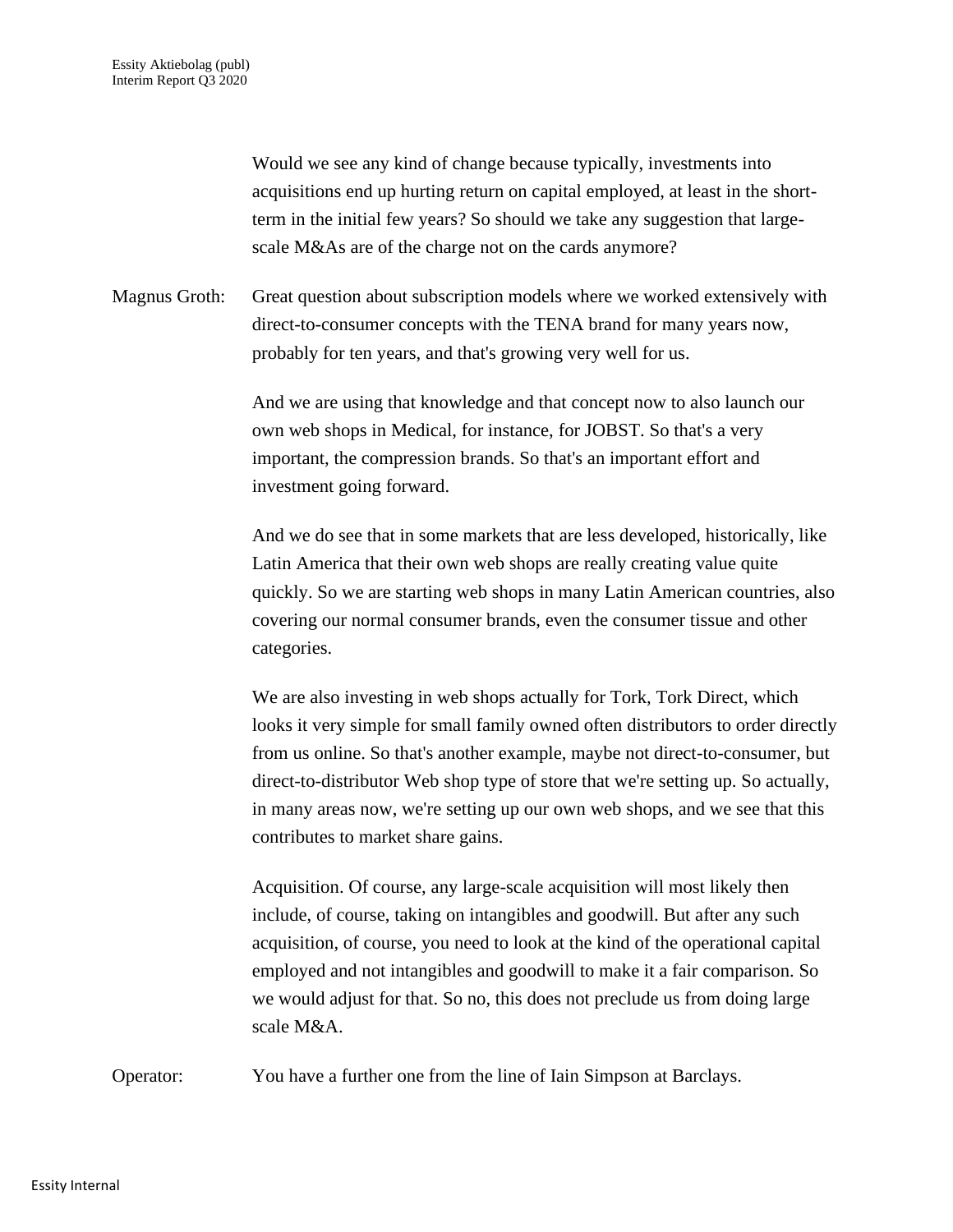Iain Simpson: So firstly, when you look at your plant performance, how far above-average efficiency would you say your absolute best-in-class factory might be now? I'm just trying to get a sense of how much scope there is to improve gross margins through further manufacturing optimization.

> And then sort of completely different question, but you called out U.S. retail inco as having lost some share, if I heard you correctly. That business has been underperforming for a while, I think. And it's probably now under 5% market share, on my math. Have you considered exiting U.S. retail inco entirely in the same way you've exited various subscale diaper businesses over the years?

Magnus Groth: So when it comes to manufacturing roadmap, we are starting that work now with identifying the opportunities. Of course, we have a lot of strong hypotheses. So it's too early to tell.

> If you remember, when we launched the tissue roadmap a number of years ago, we gave the vision of having the lowest cost and the best quality in service levels. And then we provided more information over time. And we expect to be able to do this also when it comes to manufacturing roadmap, but it's too early this quarter.

> We are starting to do the analysis, and we'll come back on that. And inco retail U.S., yes, you're right. We are slightly below 5% at this point in time. While I always want to emphasize we're doing well in inco health care and actually slightly growing market share overall.

> So we clearly believe that we have a reason to be still in inco retail in the U.S., but we will never be, of course, number one or number two or even number three. But we can fill an important niche, which is very much focused on caregivers, who know the brand and to leverage the brand equity that we have from the health care part of our U.S. TENA business. So that's still our effort.

And of course, TENA SmartCare is an important step in strengthening our retail position there. So don't expect us to see us fighting with light incontinence and the big volumes, but rather in a number of smaller areas where we believe that we have a reason to be.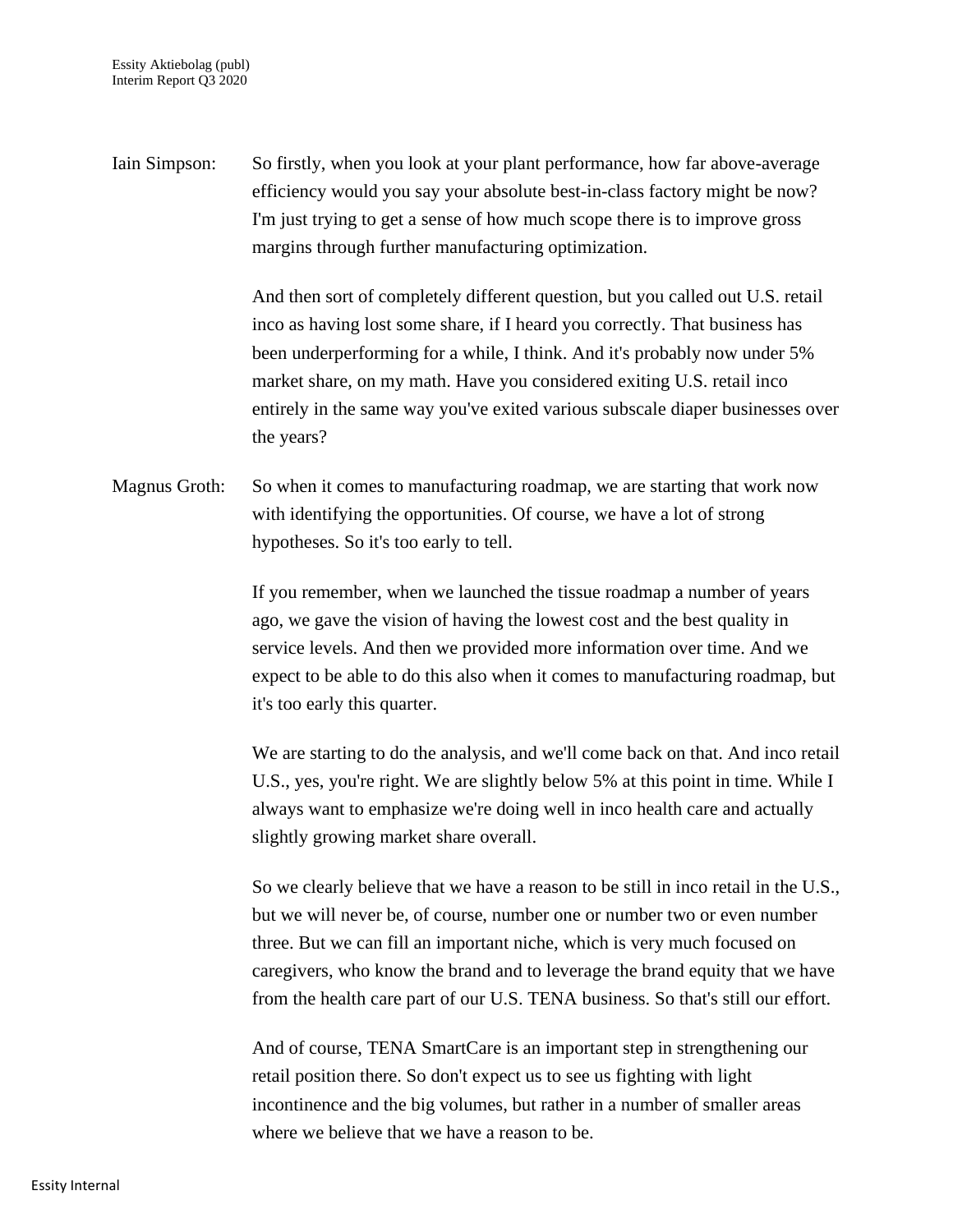It's also an area where we are making money. So it's not like some of the other cure or kill areas that we have announced over the years where we were clearly below the margins we wanted to achieve. So we're doing everything we can to improve market share and to come back in inco retail U.S.

Operator: You have a follow-up question from the like of Karri Rinta at SHB.

Karri Rinta: I just wanted to maybe get a bit more detail on the timing of the announcement when it comes to digital investment and its manufacturing roadmap because there's some other companies that I cover that also have announced quite big ambitious, long-term initiatives in conjunction with the third quarter numbers.

> So financially, one could argue that you are sort of making this announcement from a position of strength. But I guess, more specifically, has the COVID-19 in some way impacted the timing or the scope of these plans or not?

Magnus Groth: No, I can't say that COVID has impacted. Of course, digital transformation has accelerated due to COVID. So from that perspective, we are investing more and doing more in that area. But such a big new platform that we're talking about is years in the planning.

> So the reason why we're announcing this now is that we are announcing it internally to our staff, where we have already, you know, hundreds of employees working on this, and also because you will start to see the financial impact also going forward. So that's why we're presenting this now.

And manufacturing roadmap, we feel that with the big success of the tissue roadmap, that we've learned really so much, you know, on how to improve structural profitability, that we want to have a similar approach also in medical and in personal care.

Having said that, of course, Consumer Tissue was the biggest part and maybe also where we had the biggest restructuring opportunity. So we don't expect to see as much restructuring in this manufacturing roadmap, but big opportunities to, in general, improve our performance here.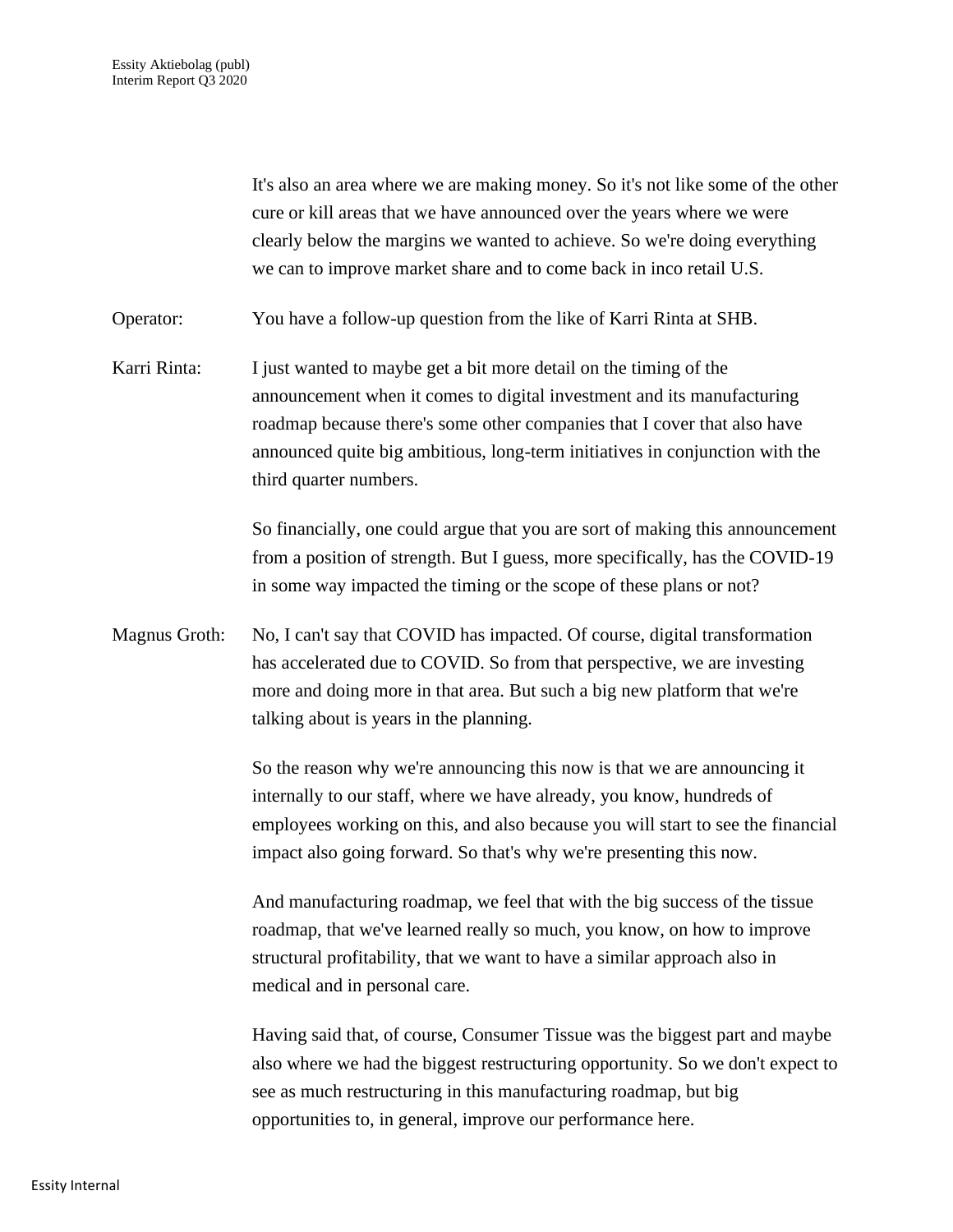And as with tissue roadmap, not only from a cost perspective, but also from a quality and customer service perspective. So yes, I think that's why we are launching these things now.

And the higher return on capital employed target. I think that once you are on a higher level, it's time to take the next step. It's just a natural move.

Operator: Your next question comes from the line of Virendra Chauhan, Alphavalue.

Virendra Chauhan:Just one from me. So that's on Professional Hygiene. So now that we have seen that the COVID stay at home restrictions are going to be in place for a while longer and offices as well as the travel industry is not going to recover in the foreseeable future.

> What do you expect for this business, like what part of this lost business could be permanent or longer-term in nature? And have your expectations for the business changed?

Fredrik Rystedt: Yes. I can try and answer that. So thanks for the question. I mean, first of all, it will, of course, as things gradually move back to normal, and it will be bumps and variations. But of course, generally, demand will continue to come back, as it has done here, and it's hard to tell exactly when and how fast. But of course, it will gradually come back.

> And then your question is something here structurally permanent and whether people will permanently stay more at home, for instance, or permanently travel less, it really is very, very difficult to anticipate the permanent or structural impact on the business. But of course, we will adapt in the segments where we are and make sure we have the appropriate setup.

> And as we have already alluded to, we are working extensively in growing in segments where the impact may even be positive. And generally, as was shown here in the presentation, the impact on hygiene and health is, of course, also contributing. We are expanding with face masks.